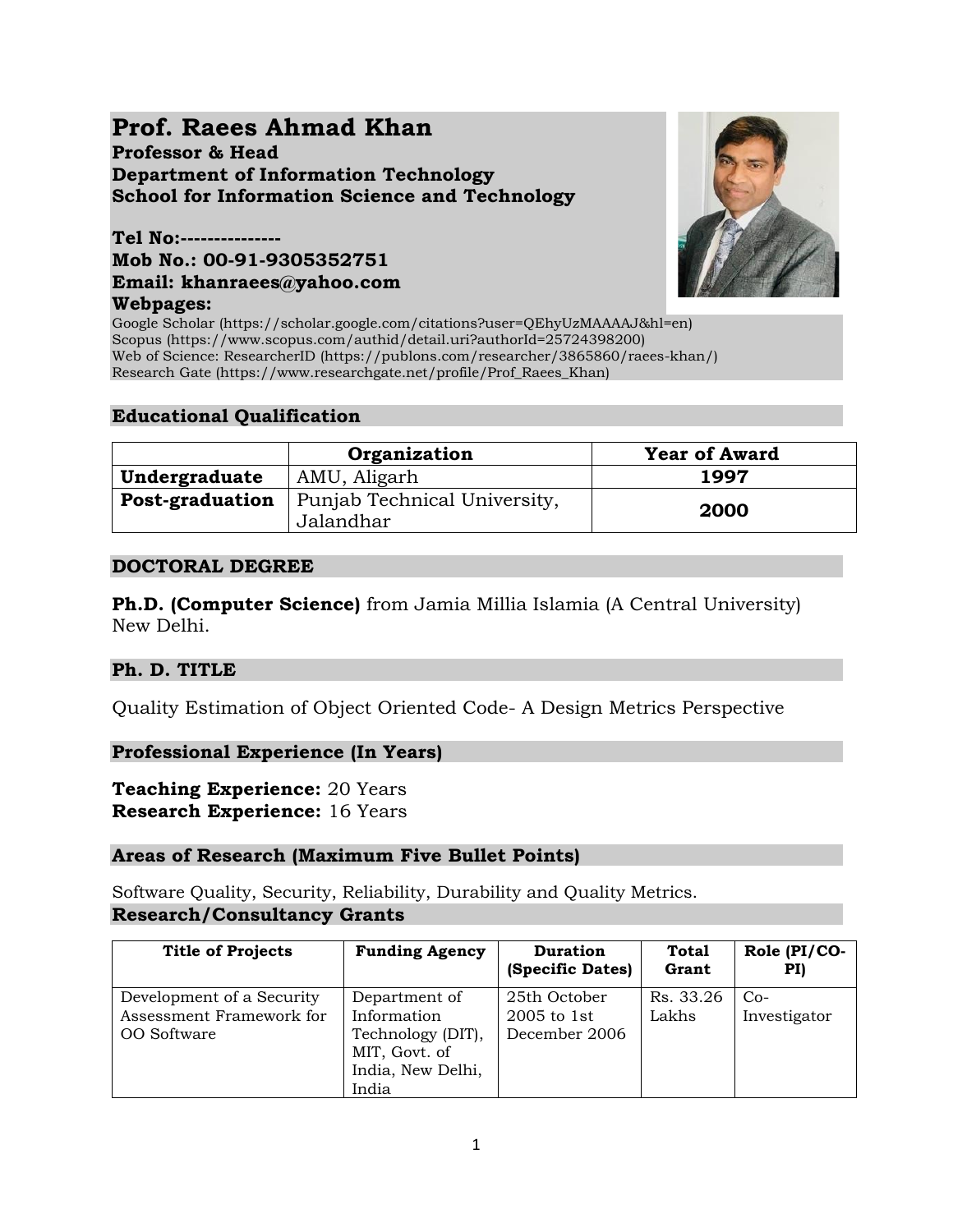| Quantifying Security in<br>Early Stage of Software<br>Development Life Cycle: An<br>Object Oriented Software<br>Perspectives                   | University Grant<br>Commission<br>(UGC), New Delhi,<br>India                             | Rs. 7,<br>$81,800/-$  | Principal<br>Investigator |
|------------------------------------------------------------------------------------------------------------------------------------------------|------------------------------------------------------------------------------------------|-----------------------|---------------------------|
| Symptoms and Sensation<br>due to Cellular Telephone<br>Usage Among the Urban<br>and Rural Population of<br>Uttar Pradesh: A Risk<br>Assessment | Council of<br>Science &<br>Technology, UP,<br>India (under<br>Young Scientist<br>Scheme) | Rs. 6,<br>$36,000/-$  | Principal<br>Investigator |
| Integration, Analysis and<br>Implementation of Prosodic<br>& MFCC Features for<br>Automatic Speaker<br>Recognition System using<br><b>GMM</b>  | Council of<br>Science &<br>Technology, UP,<br>India                                      | Rs. 7,<br>$82,000/-$  | Principal<br>Investigator |
| Managing Software Security<br>Risk: A Design Metrics<br>Perspective                                                                            | University Grant<br>Commission<br>(UGC), New Delhi,<br>India                             | Rs. 14,<br>$40,000/-$ | Principal<br>Investigator |
| Design and Development of<br>Software Security-<br>Durability Mechanism to<br>make Digital India Initiative<br>more Secure                     | Council of<br>Science &<br>Technology, UP,<br>India                                      | Rs. 7,<br>$80,000/-$  | $Co-$<br>Investigator     |

# **Publications [1-308]**

# **International**

### Cumulative Impact Factor= **127.098** Average Impact Factor= **3.026 INDEXED IN SCI/SCIE/ESCI/WEB OF SCIENCE/SCOPUS AND Q1 QUARTILE**

- 1. Khan R.A., et. al., (2021). Exploring the Topological Properties of the Tor Dark Web, *IEEE Access*. IEEE. Article in press. DOI: 10.1109/ACCESS.2021.3055532.
- Indexed in SCI-E, WoS, Scopus
- Impact Factor: 3.745
- Quartile: Q1
- 2. Khan R.A., et. al., (2021), A Hybrid Fuzzy Rule-Based Multi-Criteria Framework for Sustainable-Security Assessment of Web Application, article in press. *Ain Shams Engineering Journal,* Elsevier. DOI: 10.1016/j.asej.2021.01.003.
- Indexed in SCI-E, WoS, Scopus
- Impact Factor: 1.949
- Quartile: Q1
- 3. Khan R.A., et. al., (2021). Managing security-risks for improving security-durability of institutional web-applications: design perspective. Computers, Materials & Continua, vol. 66, no.2, pp. 1849–1865, Tech Science Press.
- Indexed in SCI-E, WoS, Scopus
- Impact Factor: 4.890
- Quartile: Q1
- 4. Khan R.A., et. al., (2020). Evaluating the impact of software security tactics: a design perspective. Computers, Materials & Continua, vol. 66, no. 3, pp. 2283–2299, Tech Science Press.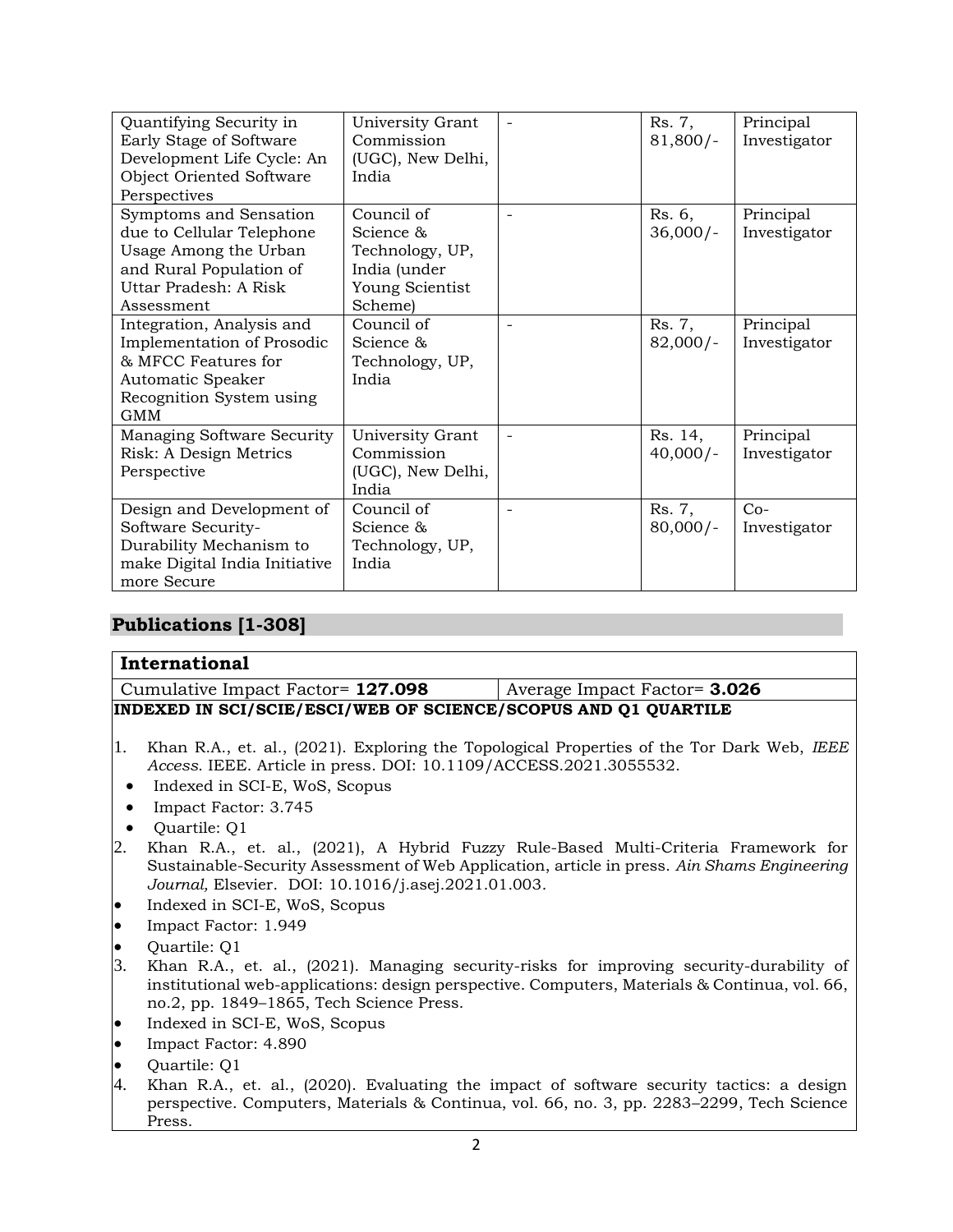- Indexed in SCI-E, WoS, Scopus
- Impact Factor: 4.890
- Quartile: Q1
- 5. Khan R.A., et. al., (2020), Evaluating the Impact of Blockchain Models for Secure and Trustworthy Electronic Healthcare Records, IEEE Access*,* vol. 8, pp. 157959-157973, IEEE.
- Indexed in SCI-E, WoS, Scopus
- Impact Factor: 4.098
- Quartile: Q1
- 6. Khan R.A., et. al., (2020), Evaluating the Security Impact of Healthcare Web Applications through Fuzzy Based Hybrid Approach of Multi-Criteria Decision-Making Analysis, *IEEE Access,* Vol. 8, pp. 135770-135783, IEEE.
- Indexed in SCI-E, WoS, Scopus
- Impact Factor: 4.098
- Quartile: Q1
- 7. Khan R.A., et. al., (2020), Security Risk Assessment of Healthcare Web Application through Adaptive Neuro-Fuzzy Inference System: A Design Perspective, *Risk Management and Healthcare Policy,* Volume 13, pp. 355-371, Dove Press.
- Indexed in SCI-E, WoS, Scopus
- Impact Factor: 2.283
- Quartile: Q1
- 8. Khan R.A., et. al., (2020), A Hybrid Model of Hesitant Fuzzy Decision- Making Analysis for Estimating Usable- Security of Software, *IEEE Access,* Volume 8, Issue 4, pp. 72694-72712. IEEE.
- Indexed in SCI-E, WoS, Scopus
- Impact Factor: 4.098 (JCR)
- Quartile: Q1
- 9. Khan R.A., et. al., (2020), An Integrated Approach of Fuzzy Logic, AHP and TOPSIS for Estimating Usable-Security of Web Applications, *IEEE Access,* Volume 8, Issue 3, pp. 50944- 50957. IEEE.
- Indexed in SCI-E, WoS, Scopus
- Impact Factor: 4.098 (JCR)
- Quartile: Q1
- 10. Khan R.A., et. al., (2020), A Knowledge Based Integrated System of Hesitant Fuzzy Set, AHP and TOPSIS for Evaluating Security-Durability of Web Applications, *IEEE Access,* Volume 8, Issue 2, pp. 48870-48885. IEEE.
- Indexed in SCI-E, WoS, Scopus
- Impact Factor: 4.098 (JCR)
- Quartile: Q1
- 11. Khan R.A., et. al., (2020), Attribute Based Honey Encryption Algorithm for Securing Big Data: Hadoop Distributed File System Perspective, *PeerJ Computer Science*, Feb 2020. PeerJ Inc.,
- Indexed in SCI-E, WoS, Scopus
- Impact Factor: 3.091
- Quartile: Q1
- 12. Khan R.A., et. al., (2020), Key Issues in Healthcare Data Integrity: Analysis and Recommendations, *IEEE Access*, Volume 8, Issue 1, pp. 40612-40628. IEEE.
- Indexed in SCI-E, WoS, Scopus
- Impact Factor: 4.098 (JCR)
- Quartile: Q1
- 13. Khan R.A., et. al., (2020), Evaluating Performance of Web Application Security through a Fuzzy based Hybrid Multi-Criteria Decision-Making Approach: Design Tactics Perspective, *IEEE Access,* Volume 8, 2020, pp. 25543-25556. IEEE.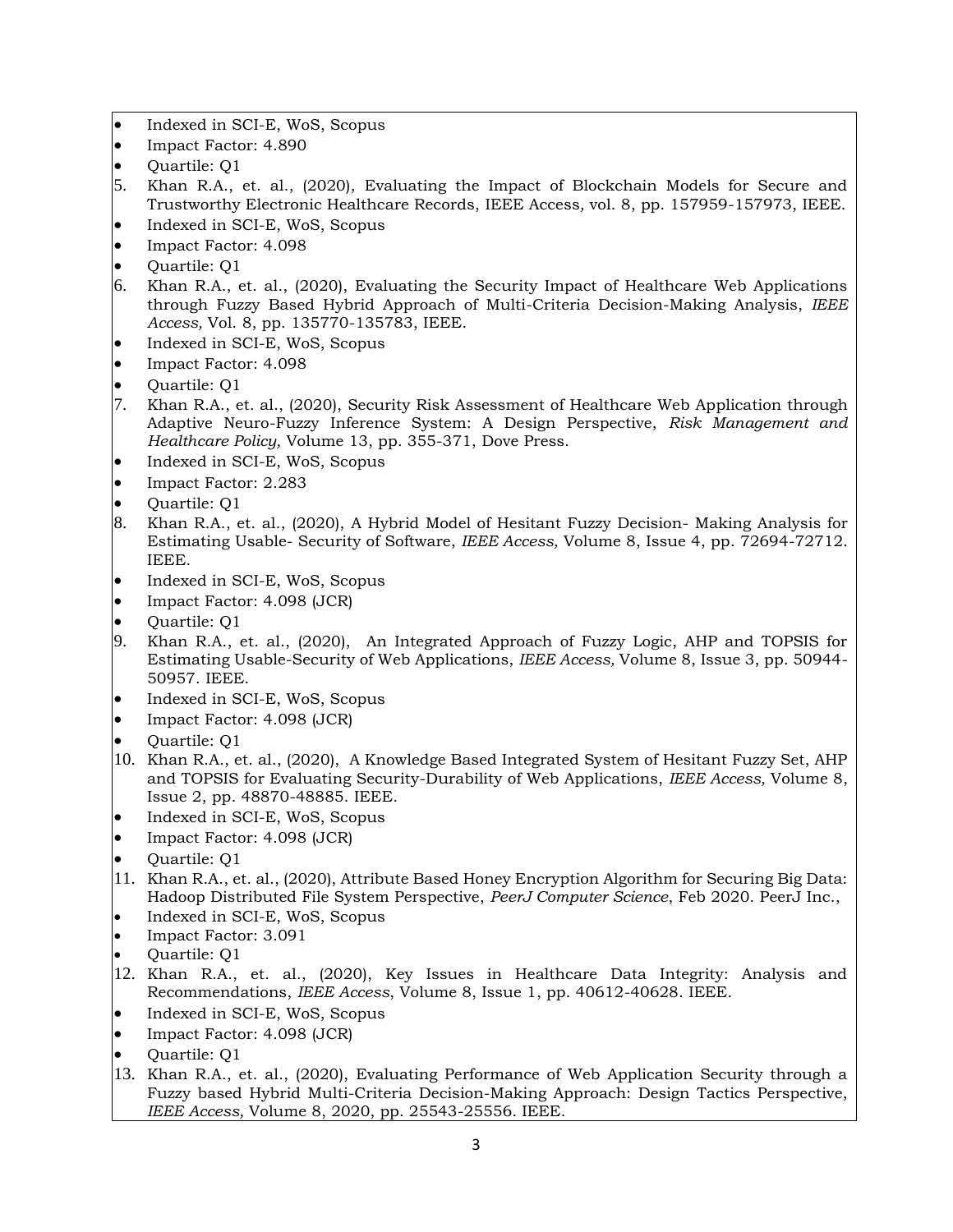- Indexed in SCI-E, WoS, Scopus
- Impact Factor: 4.098 (JCR)
- Quartile: Q1
- 14. Khan R.A., et. al., (2019), Measuring the Sustainable-Security of Web Applications through a Fuzzy-Based Integrated Approach of AHP and TOPSIS, *IEEE Access,* Volume 7, 2019, pp. 153936-153951, Nov-2019. IEEE.
- Indexed in SCI-E, WoS, Scopus
- Impact Factor: 4.098
- Quartile: Q1
- 15. Khan R.A., et. al., (2019), Security durability assessment through Fuzzy Analytic Hierarchy process, *PeerJ Computer Science*, PeerJ Inc., DOI: https://doi.org/10.7717/peerj-cs.215
- Indexed in SCI-E, WoS, Scopus
- Impact Factor: 3.091
- Quartile: Q1
- 16. Khan R.A., et. al., (2019), Measuring Security-Durability through Fuzzy Based Decision-Making Process, *International Journal of Computational Intelligence Systems,* Volume 12, Issue 2, pp. 627 – 642, Atlantis Press.
- Indexed in SCI-E, WoS, Scopus
- Impact Factor: 2.135 (JCR)
- Quartile: Q1
- 17. Khan R.A., et. al., (2019), Exploring and Analyzing the Dark Web: A New Alchemy, *First Monday,* Volume 24, Issue 5, DOI: https://doi.org/10.5210/fm.v24i5.9473.
- Indexed in Scopus
- Quartile: Q1
- 18. Khan R.A., et. al., (2012), Mobile Phone Radiation Does Not Induce Oxidative Stress in the Rat Brain, *Journal of Neurochemistry*, Volume 123, Issue s1, pp. 64-65, Blackwell Publishing Inc.
- Indexed in SCI, SCI-E, WoS, Scopus
- Impact Factor: 4.87 (JCR)
- Quartile: Q1
- 19. Khan R.A., et. al., (2011), Evaluation of Cellular Phone utilization for Adolescent Diabetic Patient Care and Management: a Pilot Study, *Pediatric Diabetes,* Volume 12, Issue s15, pp. 82, Blackwell Publishing Inc.
- Indexed in SCI, SCI-E, WoS, Scopus
- Impact Factor: 3.347 (JCR)
- Quartile: Q1
- 20. Khan R.A., et. al., (2011), The Alterations in Cholinesterase Activity (AChE and BChE) Among the Frequent Cellphone Users and Non-Users: A Pilot Study, *Neuroscience Research*, Volume 71, Supplement, pp. e391, Elsevier.
- Indexed in SCI-E, WoS, Scopus
- Impact Factor: 2.071 (JCR)
- Quartile: Q1
- 21. Khan R.A., et. al., (2011), Frequency of the Forgetfulness among the Cellular Phone Users: A Risk Assessment, *Journal of Neurochemistry*, Volume 118, s1, pg55, Blackwell Publishing Inc.
- Indexed in SCI, SCI-E, WoS, Scopus
- Impact Factor: 4.87 (JCR)
- Quartile: Q1
- 22. Khan R.A., et. al., (2011), Neurobehavioral Effects in Mice through the Acute Exposure of Cellular Irradiation, *Journal of Neurochemistry*, Volume 115, s1, pg76, Blackwell Publishing Inc.
- Indexed in SCI, SCI-E, WoS, Scopus
- Impact Factor: 4.87 (JCR)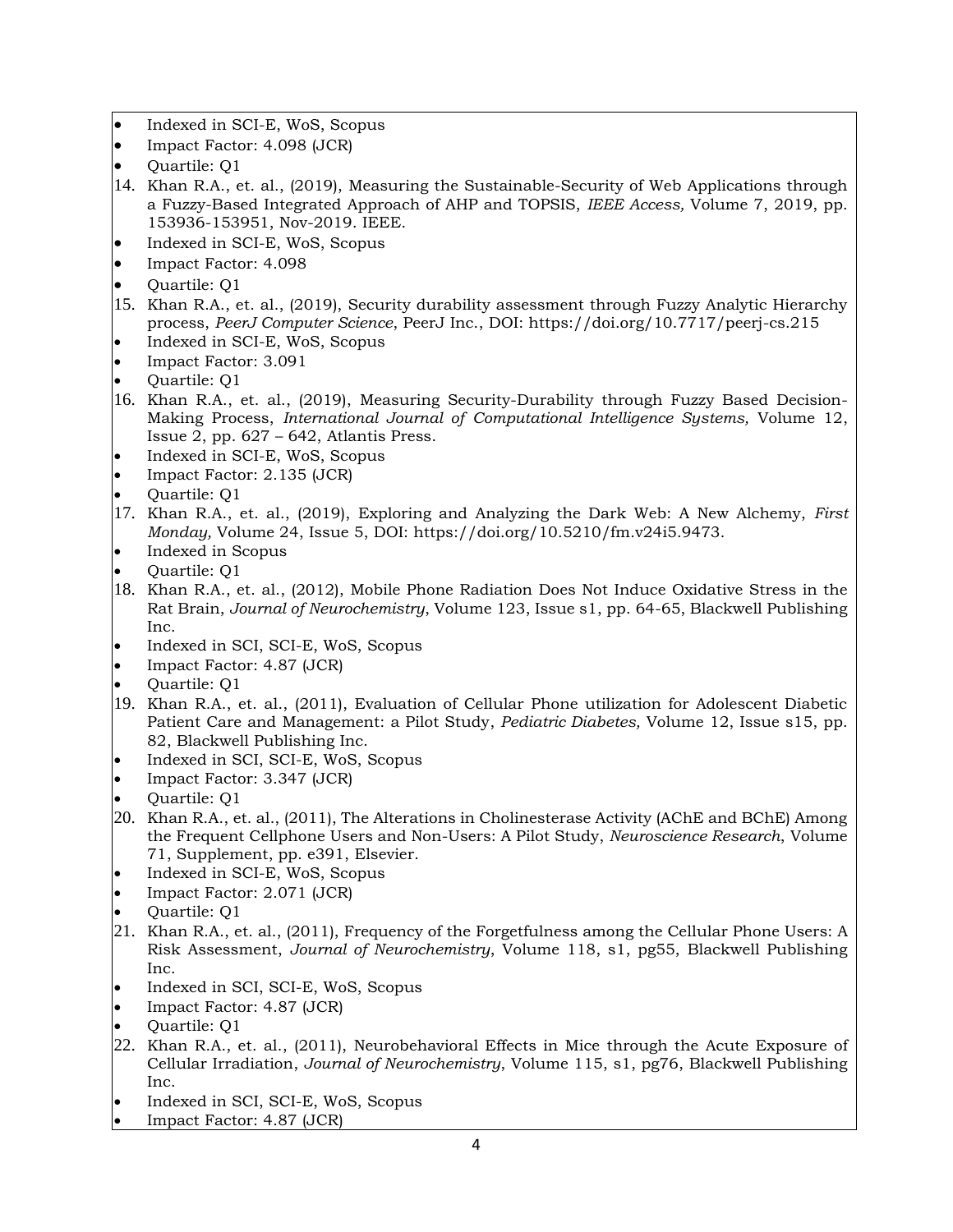• Quartile: Q1

- 23. Khan R.A., et. al., (2011), Prevalence of Headache among Extensive and Normal Cellular Phone Users, *Journal of Neurochemistry*, Special Issue, s2, Volume 110 Issue s2, pg228, Blackwell Publishing Inc.
- Indexed in SCI, SCI-E, WoS, Scopus
- Impact Factor: 4.87 (JCR)
- Quartile: Q1
- 24. Khan R.A., et. al., (2021). Usability Evaluation through Fuzzy AHP-TOPSIS Approach: Security Requirement Perspective. *Computers, Materials & Continua*. Tech Science Press. (Accepted).
- Indexed in SCI-E, WoS, Scopus
- Impact Factor: 4.890
- Quartile: Q1
- 25. Khan R.A., et. al., (2021). Impact Assessment of COVID-19 Pandemic through Machine Learning Models. *Computers, Materials & Continua*. Tech Science Press. (Accepted).
- Indexed in SCI-E, WoS, Scopus
- Impact Factor: 4.890
- Quartile: Q1
- 26. Khan R.A., et. al., (2021). A Link Analysis Algorithm for Identification of Key Hidden Services. *Computers, Materials & Continua*. Tech Science Press. (Accepted).
- Indexed in SCI-E, WoS, Scopus
- Impact Factor: 4.890
- Quartile: Q1
- 27. Khan R.A., et. al., (2021). Integrity Assessment of Medical-Devices for Improving Security Performance. *Computers, Materials & Continua*, Tech Science Press. (Accepted).
- Indexed in SCI-E, WoS, Scopus
- Impact Factor: 4.890
- Quartile: Q1

#### **INDEXED IN SCI/SCIE/ESCI/WEB of SCIENCE/SCOPUS AND Q2 QUARTILE**

- 28. Khan R.A., et. al., (2021). A Multi-Perspective Benchmarking Framework for Estimating Usable-Security of Hospital Management System Software Based on Fuzzy Logic, ANP and TOPSIS Methods, *KSII Transactions on Internet and Information Systems,* vol. 15, no. 1, pp. 240-263, Korea Society for Internet Information.
- Indexed in SCI-E, WoS, Scopus
- Impact Factor: 0.648
- Quartile: Q2
- 29. Khan R.A., et. al., (2021). Healthcare device security: insights and implications. *Intelligent Automation & Soft Computing*, vol. 27, no.2, pp. 409–424, Tech Science Press.
- Indexed in SCI-E, WoS, Scopus
- Impact Factor: 1.276
- Quartile: Q2
- 30. Khan R.A., et. al., (2021). Atrocious impinging of covid-19 pandemic on software development industries, *Computer Systems Science and Engineering*, vol. 36, no.2, pp. 323–338, Tech Science Press.
- Indexed in SCI-E, WoS, Scopus
- Impact Factor: 0.278
- Quartile: Q2
- 31. Khan R.A., et. al., (2021). Device security assessment of internet of healthcare things. Intelligent Automation & Soft Computing, vol. 27, no. 2, pp. 593–603, Tech Science Press. DOI: 10.32604/iasc.2021.015092.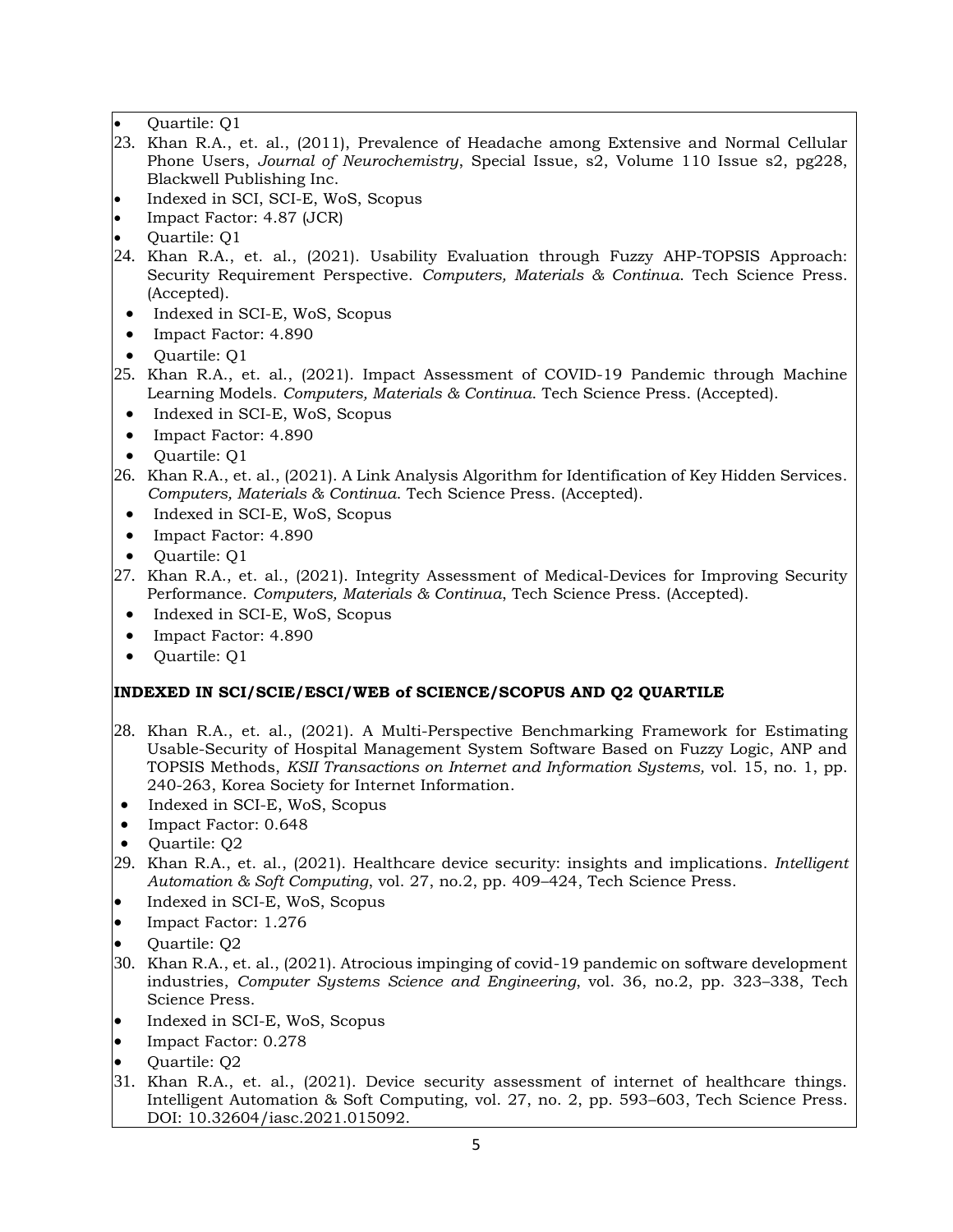- Indexed in SCI-E, WoS, Scopus
- Impact Factor: 1.276
- Quartile: Q2
- *32.* Khan R.A., et. al., (2021). Estimating the Impact of COVID-19 Pandemic on the Research Community in the Kingdom of Saudi Arabia. *CMES-Computer Modeling in Engineering & Sciences,* 126(1), 419–436. *(Available at: https://www.techscience.com/CMES/v126n1/40879 )*
- Indexed in SCI-E, Scopus
- Quartile: Q2
- Impact Factor: 0.805
- 33. Khan R.A., et. al., (2020), Symmetrical Model of Smart Healthcare Data Management: A Cybernetics Perspective, *Symmetry*, 12 (12: 2089), pp. 1-18. Multidisciplinary Digital Publishing Institute (MDPI).
- Indexed in SCI-E, WoS, Scopus
- Impact Factor: 2.643 (JCR)
- Quartile: Q2
- 34. Khan R.A., et. al., (2020), Fuzzy Multi Criteria Decision Analysis Method for Assessing Security Design Tactics for Web Applications, International Journal of Intelligent Engineering and Systems*,* Vol.13, No.5, pp. 181-196, Intelligent Networks and Systems Society.
- Indexed in Scopus
- Quartile: Q2
- 35. Khan R.A., et. al., (2020), Security Issues in Fog Environment: A Systematic Literature Review, International Journal of Wireless Information Networks, Vol. 27, pp. 467–483, Springer.
- Indexed in E-SCI, WoS, Scopus
- Quartile: Q2
- 36. Khan R.A., et. al., (2020), A Hybrid Fuzzy Rule-Based Multi-Criteria Framework for Security Assessment of Medical Device Software, International Journal of Intelligent Engineering and Systems*,* Vol.13, No.5, pp. 51-62, Intelligent Networks and Systems Society.
- Indexed in Scopus
- Quartile: Q2
- 37. Khan R.A., et. al., (2020), Healthcare Data Breaches: Insights and Implications, *Healthcare,*  8 (133), pp. 1-18. Multidisciplinary Digital Publishing Institute (MDPI). DOI: 10.3390/healthcare8020133
- Indexed in SCI-E, WoS, Scopus
- Impact Factor: 1.935 (JCR)
- Quartile: Q2
- 38. Khan R.A., et. al., (2020), Fuzzy-Based Symmetrical Multi-Criteria Decision-Making Procedure for Evaluating the Impact of Harmful Factors of Healthcare Information Security, *Symmetry*, 12 (664), pp. 1-23. Multidisciplinary Digital Publishing Institute (MDPI).
- Indexed in SCI-E, WoS, Scopus
- Impact Factor: 2.643 (JCR)
- Quartile: Q2
- 39. Rajeev Kumar et. al., (2020), Software Security Estimation Using the Hybrid Fuzzy ANP-TOPSIS Approach: Design Tactics Perspective, *Symmetry*, 12 (4), pp. 1-21. Multidisciplinary Digital Publishing Institute (MDPI).
- Indexed in SCI-E, WoS, Scopus
- Impact Factor: 2.643 (JCR)
- Quartile: Q2
- 40. Khan R.A., et. al., (2020), A wakeup Call to Data Integrity Invulnerability, *Computer Fraud & Security,* Volume 2020, Issue 4, pp. 14-19. Elsevier. Available at Thomson Reuters.
- Indexed in WoS, Scopus
- Quartile: Q2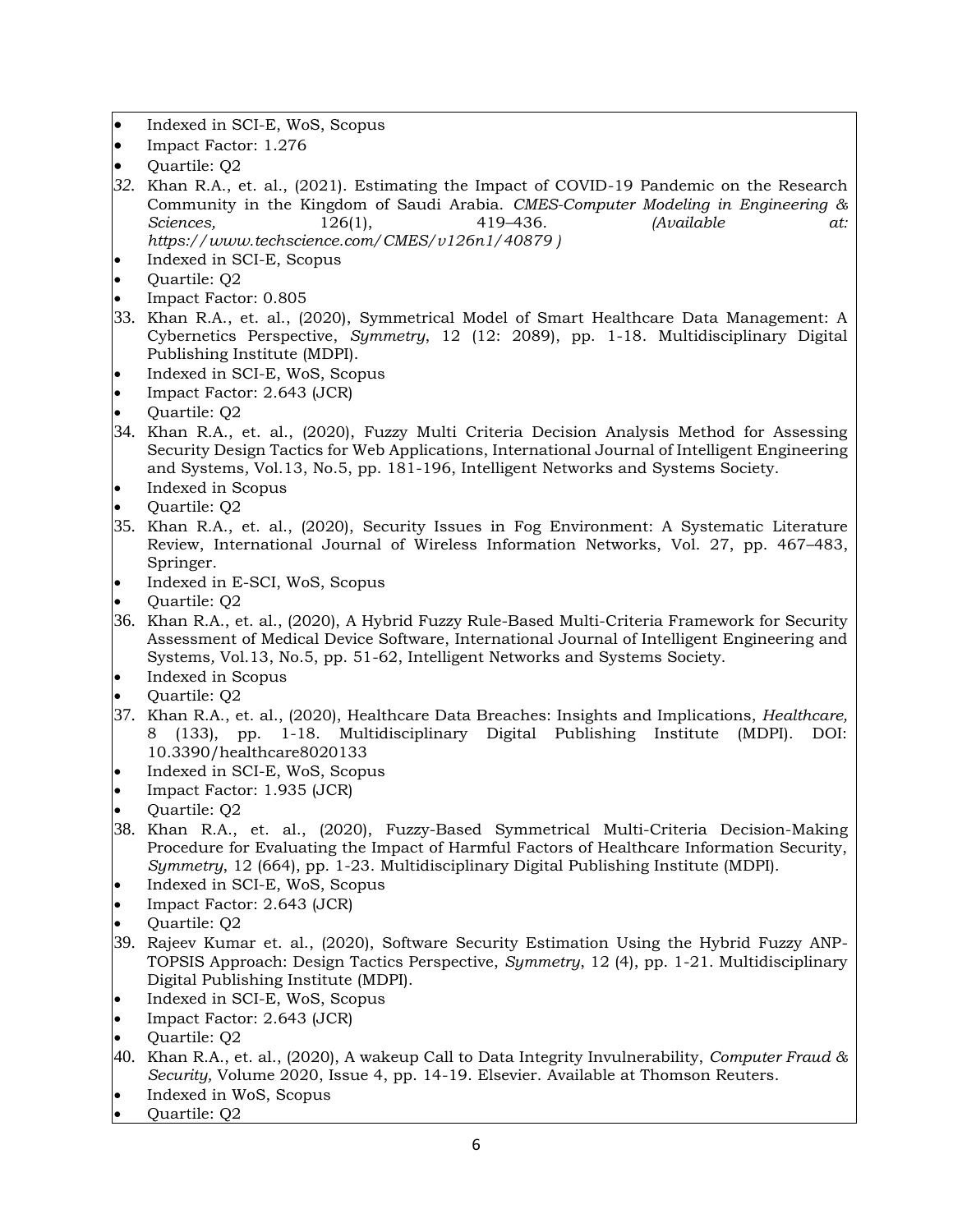- 41. Khan R.A., et. al., (2020), Evaluating Performance of Software Durability through an Integrated Fuzzy-Based Symmetrical Method of ANP and TOPSIS, *Symmetry*, 12(3), pp. 1-17. Multidisciplinary Digital Publishing Institute (MDPI).
- Indexed in SCI-E, WoS, Scopus
- Impact Factor: 2.256 (JCR)
- Quartile: Q2
- 42. Khan R.A., et. al., (2020), A Unified Fuzzy-Based Symmetrical Multi-Criteria Decision-Making Method for Evaluating Sustainable-Security of Web Applications, *Symmetry*, 12(3), pp. 1-23. Multidisciplinary Digital Publishing Institute (MDPI).
- Indexed in SCI-E, WoS, Scopus
- Impact Factor: 2.256 (JCR)
- Quartile: Q2
- 43. Khan R.A., et. al., (2020), Ranking Potentially Harmful Tor Hidden Services: Illicit Drugs Perspective, *Applied Computing and Informatics*, DOI: https://doi.org/10.1016/j.aci.2020.02.003. Elsevier.
- Indexed in Scopus
- Quartile: Q2
- 44. Khan R.A., et. al., (2019), RSA based Encryption Approach for Preserving Confidentiality of Big Data, *Journal of King Saud University-Computer and Information Sciences*, pp. 1-9, (Article in Press) October-2019, Elsevier.
- Indexed in E-SCI, WoS, Scopus
- Quartile: Q2
- 45. Khan R.A., et. al., (2019), Source Code Perspective Framework to Produce Secure Web Application, *Computer Fraud & Security,* Elsevier. Available at Thomson Reuters, October 2019.
- Indexed in WoS, Scopus
- Quartile: Q2
- 46. Khan R.A., et. al., (2019), Multi-level Fuzzy System for Usable-Security Assessment, *Journal of King Saud University-Computer and Information Sciences*, pp. 1-9, (Article in Press) April-2019, Elsevier.
- Indexed in E-SCI, WoS, Scopus
- Quartile: Q2
- 47. Khan R.A., et. al., (2014), Security Assessment Framework: Complexity Perspective, *Computer Fraud & Security,* Volume 2014, Issue 7, pp. 13-17, Elsevier.
- Indexed in WoS, Scopus
- Quartile: Q2
- 48. Khan R.A., (2011), Secure Software Development Process: A Prescriptive Framework, *Computer Fraud & Security,* Volume 2011, Issue 8, pp. 12-20, Elsevier.
- Indexed in WoS, Scopus
- Quartile: Q2
- 49. Khan R.A., et. al., (2009), From Threat to Security Indexing: A Causal Chain, *Computer Fraud & Security,* Volume 2009, Issue 4, pp. 9-12, Elsevier.
- Indexed in WoS, Scopus
- Quartile: Q2
- 50. Khan R.A., et. al., (2007), An Empirical Validation of Object Oriented Design Quality Metrics, *Journal of King Saud University-Computer and Information Sciences,* Vol. 19, pp. 1-16, Elsevier.
- Indexed in E-SCI, WoS, Scopus
- Quartile: Q2
- 51. Khan R.A., et. al., (2021). Managing Software Security Risks through an Integrated Computational Method. *Intelligent Automation & Soft Computing*, Tech Science Press. (Accepted).
- Indexed in SCI-E, WoS, Scopus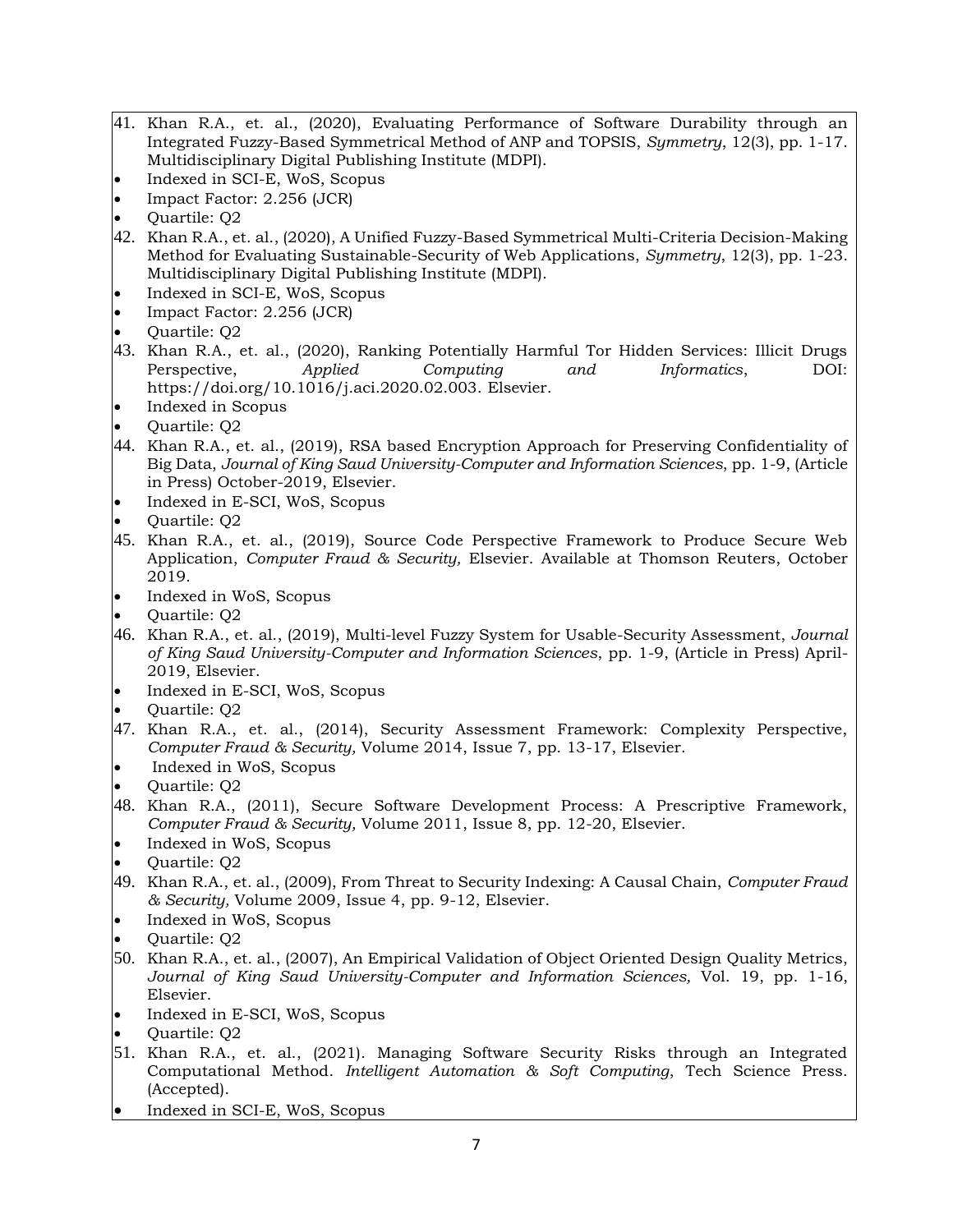- Impact Factor: 1.276
- Quartile: Q2
- 52. Khan R.A., et. al., (2021). An Ensemble Approach to Detect Firearm Listing for Identification of Key Vendors on the Dark Web Cryptomarkets, *Computer Systems Science and Engineering*, Tech Science Press. (Accepted).
- Indexed in SCI-E, WoS, Scopus
- Impact Factor: 0.278
- Quartile: Q2
- 53. Khan R.A., et. al., (2021). P-STORE: Extension of STORE Methodology to Elicit Privacy Requirements, *Arabian Journal for Science and Engineering*, Springer. (Accepted).
- Indexed in SCI-E, WoS, Scopus
- Impact Factor: 1.711
- Quartile: Q2
- 54. Khan R.A., et. al., (2021). Impact of COVID-19 Pandemic: A Cybersecurity Perspective. *Intelligent Automation & Soft Computing*, Tech Science Press. (Accepted).
- Indexed in SCI-E, WoS, Scopus
- Impact Factor: 1.276
- Quartile: Q2
- 55. Khan R.A., et. al., (2021). Impact of Tools and Techniques for Securing Consultancy Services. Computer Systems Science and Engineering, Tech Science Press. (Accepted).
- Indexed in SCI-E, WoS, Scopus
- Impact Factor: 0.278
- Quartile: Q2
- 56. Khan R.A., et. al., (2021), "Quantitative Analysis of Software Security through Fuzzy PROMETHEE-II Methodology: Design Perspective," International Journal of Mathematical Sciences and Computing. (Accepted).
- Indexed in Scopus
- Quartile: Q2

#### **INDEXED IN SCI/SCIE/ESCI/WEB OF SCIENCE/SCOPUS AND Q3 QUARTILE**

- 57. Khan R.A., et. al., (2020), Enhancement of Two-Tier ATM Security Mechanism: Towards Providing a Real-Time Solution for Network Issues" *International Journal of Advanced Computer Science and Applications,* Vol. 11, Issue 7, The Science and Information (SAI) Organization Limited.
- Indexed in E-SCI, Scopus

- 58. Khan R.A., et. al., (2020), A Framework for Producing Effective and Efficient Secure Code through Malware Analysis, *International Journal of Advanced Computer Science and Applications*, Vol. 11, Issue 2, pp. 497-503, The Science and Information (SAI) Organization Limited.
- Indexed in E-SCI, Scopus
- Quartile: Q3
- 59. Khan R.A., et. al., (2020), A Fuzzy Multi-Objective Covering-based Security Quantification Model for Mitigating Risk of Web based Medical Image Processing System, *International Journal of Advanced Computer Science and Applications*, Vol. 11, Issue 1, pp. 481-489, The Science and Information (SAI) Organization Limited.
- Indexed in E-SCI, Scopus

- 60. Khan R.A., et. al., (2019), METHWORK: An Approach for Ranking in Research Trends with a Case Study for IoET, *Recent Patents on Computer Science,* pp. 45-49, Bentham Science.
- Indexed in Scopus

<sup>•</sup> Quartile: Q3

<sup>•</sup> Quartile: Q3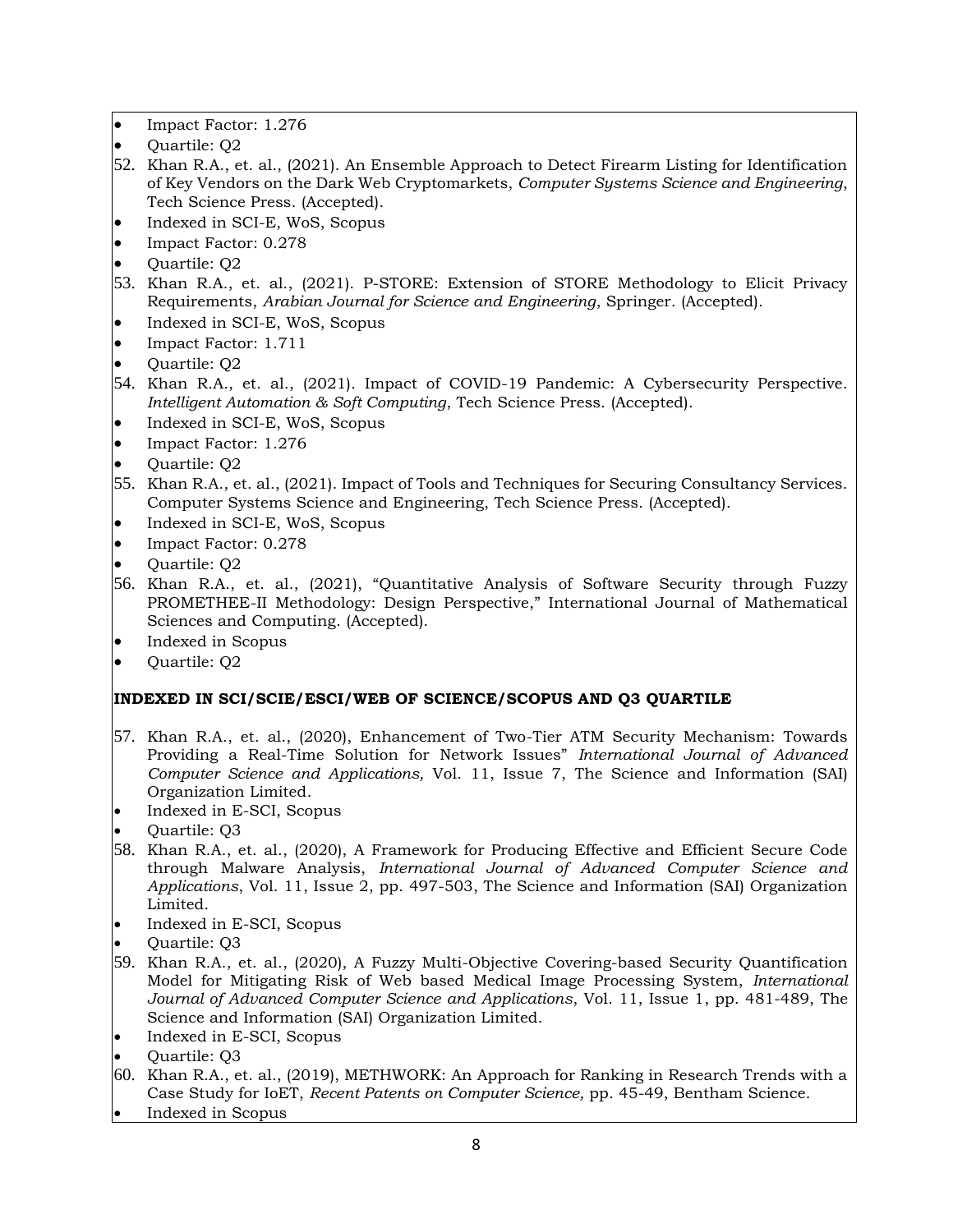• Quartile: Q3

- 61. Khan R.A., et. al., (2014), Authorization Estimation Model: An Object Oriented Design Complexity Perspective, *International Journal of Security and Its Applications,* Vol.8, No.5, pp.213-226, Science and Engineering Research Support Society (SERSC).
- Indexed in E-SCI, WoS, Scopus

- 62. Khan R.A., et. al., (2014), Modeling and Quantifying the Security Attribute Confidentiality at Design Stage: An OO Software Perspective, *Pensee Journal,* Volume 76, No. 4, pp. 1-18, Espaces Marx.
- Indexed in Scopus
- Quartile: Q3
- 63. Khan R.A., et. al., (2014), Assessing Impact of Cohesion on Security- An Object Oriented Design Perspective, *Pensee Journal,* Vol 76, No. 2, pp. 144-155, Espaces Marx.
- Indexed in Scopus
- Quartile: Q3
- 64. Khan R.A., et. al., (2014), Statistical Analysis of Metrics & Models for OO design -Complexity Perspective, *Pensee Journal*, Vol. 76, No. 4, pp. 267-276, Espaces Marx.
- Indexed in Scopus
- Quartile: Q3
- 65. Khan R.A., et. al., (2014), A Statistical Analysis on OO Design-Complexity Perspective, *Pensee Journal,* Vol. 76, No. 4, Espaces Marx.
- Indexed in Scopus
- Quartile: Q3
- 66. Khan R.A., et. al., (2014), Equal Error Rate and Audio Digitization and Sampling Rate for Speaker Recognition System, *Advanced Science Letters*, Volume 20, Numbers 5-6, pp. 1085- 1088, American Scientific Publishers.
- Indexed in Scopus
- Quartile: Q3
- 67. Khan R.A., et. al., (2010), Confidentiality Checking an Object-Oriented Class Hierarchy, *Network Security,* Vol. 2010, Issue 3, pp. 16-20, Elsevier.
- Indexed in Scopus
- Quartile: Q3
- 68. Khan R.A., et. al., (2009), Measuring Vulnerability of an Object-Oriented Design, *Network Security,* Vol. 2009, and Issue 10, pp. 13-17, Elsevier.
- Indexed in Scopus
- Quartile: Q3
- 69. Khan R.A., et. al., (2008), Secured Requirement Specification Framework, *American Journal of Applied Science,* Vol. 5, No. 12, pp. 1622-1629, Science Publications.
- Indexed in Scopus
- Quartile: Q3
- 70. Khan R.A., et. al., (2005), Measuring the Function Points for Migration Project: A Case Study, *American Journal of Applied Science*, Vol.2, No.8, pp.1218-1221, Science Publications.
- Indexed in Scopus
- Quartile: Q3

# **INDEXED IN SCI/SCIE/ESCI/WEB OF SCIENCE/SCOPUS AND Q4 QUARTILE**

- 71. Khan R.A., et. al., (2019), Securing Web Applications through a Framework of Source Code Analysis, *Journal of Computer Science*, pp. 1-16, 2019, Science Publications.
- Indexed in Scopus
- Quartile: Q4
- 72. Khan R.A., et. al., (2019), Usable-Security Assessment through a Decision Making Procedure, *ICIC Express Letters-Part B, Applications,* Volume 12, Number 8, pp. 665-672, IEEE.

<sup>•</sup> Quartile: Q3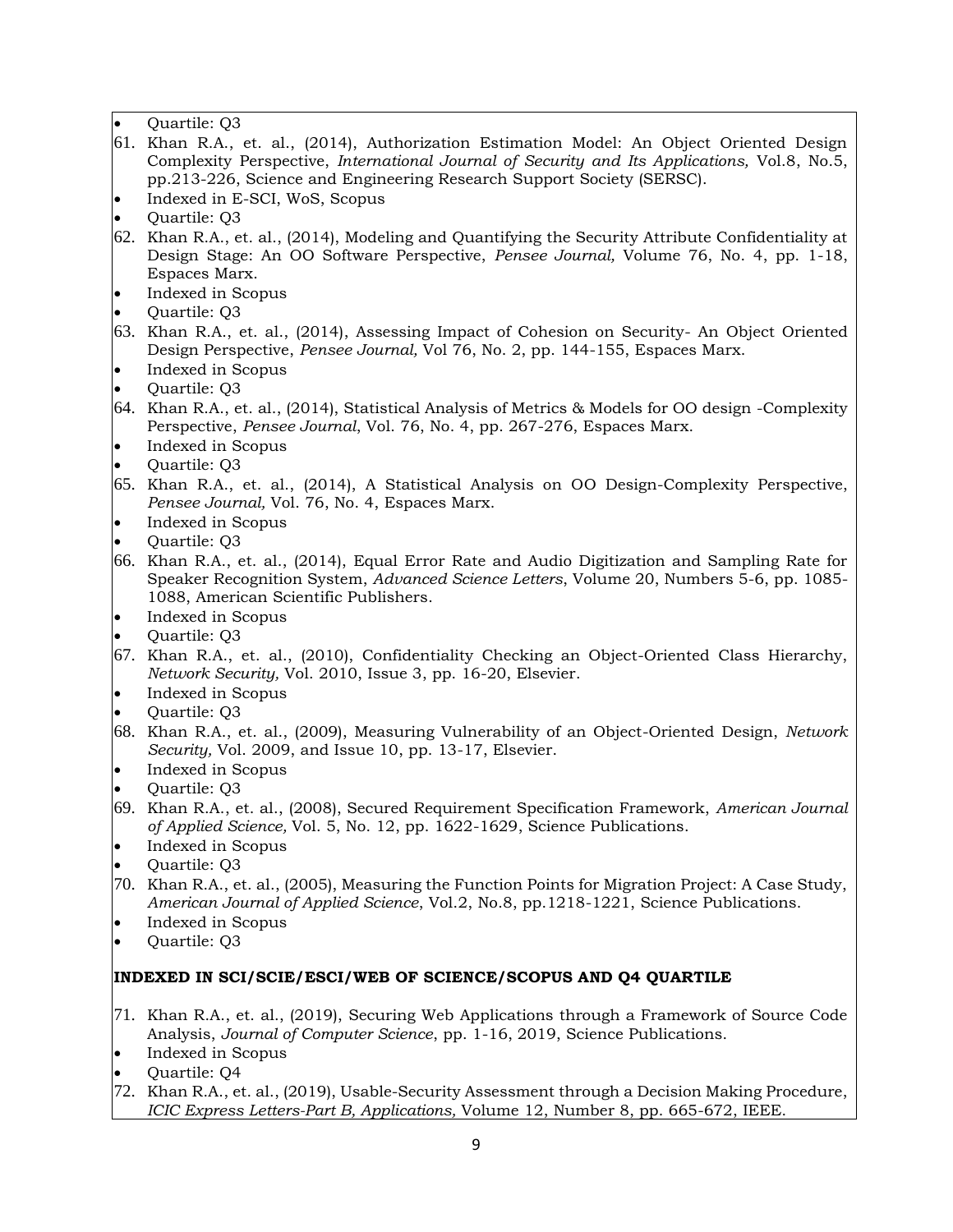- Indexed in Scopus
- Quartile: Q4
- 73. Khan R.A., et. al., (2019), Usable-Security Attribute Evaluation using Fuzzy Analytic Hierarchy Process, *ICIC Express Letters-An International Journal of Research and Surveys,* Volume 13, Number 6, pp. 453-460.
- Indexed in Scopus
- Quartile: Q4
- 74. Khan R.A., et. al., (2018), Attribute based Honey Encryption for Data Security, *Journal of Advanced Research in Dynamical and Control Systems,* Vol. 10, 14-Special Issue, pp. 1800- 1807.
- Indexed in Scopus
- Quartile: Q4
- 75. Khan R.A., et. al., (2018), Phishing: A Critical Review, *International Journal of Pure and Applied Mathematics,* Vol. 119, No. 15, pp. 2917-2923.
- Indexed in Scopus
- Quartile: Q4
- 76. Khan R.A., et. al., (2018), Security Challenges and Precautionary Measures: Big Data Perspective, *ICIC Express Letters-An International Journal of Research and Surveys,* Volume 12, Number 9, pp. 947-954.
- Indexed in Scopus
- Quartile: Q4
- 77. Khan R.A., et. al., (2018), TSD Algorithm to Design CA based Expert System for Pipelining to Stop Urban Flood, *International Journal of Engineering and Technology,* Vol. 7, No. 3.1, pp. 56-62.
- Indexed in Scopus
- Quartile: Q4
- 78. Khan R.A., et. al., (2018), Big Data Security Challenges: Hadoop Perspective, *International Journal of Pure and Applied Mathematics,* Vol. 120, No. 6, pp. 11767-11784.
- Indexed in Scopus
- Quartile: Q4
- 79. Khan R.A., et. al., (2018), Privacy Policy: A Novel Approach to Preserve Confidentiality in Big Data, *Journal of Advanced Research in Dynamical and Control Systems,* Vol. 10, 04-Special Issue, pp. 50-56.
- Indexed in Scopus
- Quartile: Q4
- 80. Khan R.A., et. al., (2018), Security Assessment through Fuzzy Delphi Analytic Hierarchy Process, *ICIC Express Letters-An International Journal of Research and Surveys,* Volume 12, Number 10, pp. 1053-1060.
- Indexed in Scopus
- Quartile: Q4
- 81. Khan R.A., et. al., (2018), Parameters to Design an Expert System to Reduce Risk for Rainfall Induced Disaster: Hill Perspective, *International Journal of Pure and Applied Mathematics,* Volume 120, No. 6, pp. 1051-1065.
- Indexed in Scopus
- Quartile: Q4
- 82. Khan R.A., et. al., (2018), Measuring the Security Attributes through Fuzzy Analytic Hierarchy Process: Durability Perspective, *ICIC Express Letters-An International Journal of Research and Surveys,* Volume 12, Number 6, pp. 615-620.
- Indexed in Scopus
- Quartile: Q4
- 83. Khan R.A., et. al., (2018), A Glance of Anti- Phish Techniques, *International Journal of Pure and Applied Mathematics,* Volume 119, No. 15, pp. 2925-2936.
- Indexed in Scopus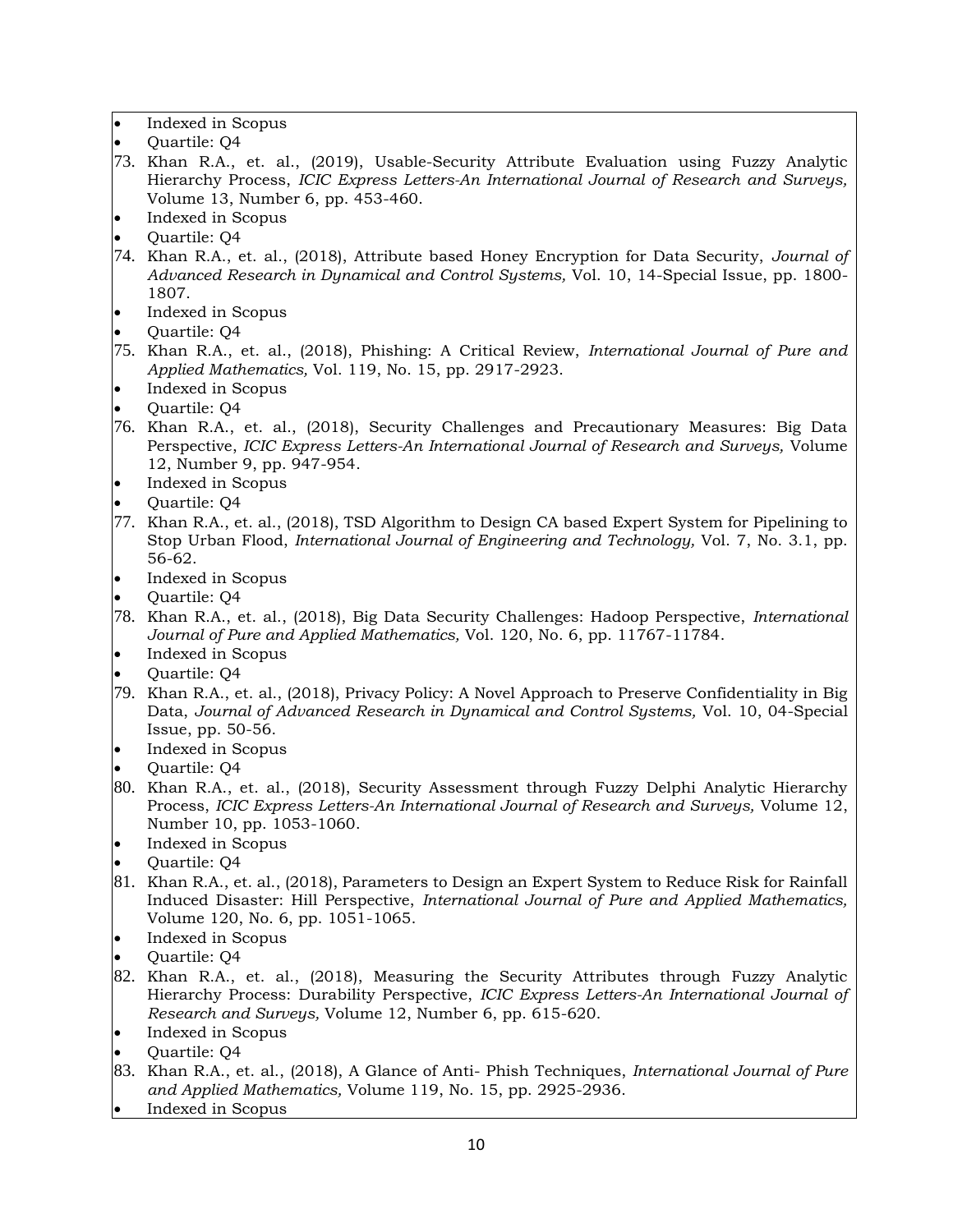• Quartile: Q4

- 84. Khan R.A., et. al., (2018), Major Software Security Risks at Design Phase, *ICIC Express Letters,* Volume 12, No.11, pp. 1804-1809.
- Indexed in Scopus
- Quartile: Q4
- 85. Khan R.A., et. al., (2016), Durability Challenges in Software Engineering, *CrossTalk-The Journal of Defense Software Engineering*, July/August, pp. 29-31, Software Technology Support Center (STSC).
- Indexed in Scopus
- Quartile: Q4
- 86. Khan R.A., et. al., (2015), Revisiting Software Security: Durability Perspective, *International Journal of Hybrid Information Technology,* Vol. 8, No. 2, pp. 311-322, Science and Engineering Research Support Society (SERSC).
- Indexed in Scopus
- Quartile: Q4
- 87. Khan R.A., et. al., (2014), Usability Vulnerability: The Result of Disagreement between Psychology and Technology, *International Journal of Computer Science and Applications,* Volume 1, Number 3, 2014, pp. 195-198.
- Indexed in Scopus
- Quartile: Q4
- 88. Khan R.A., et. al., (2008), Object Oriented Software Security Estimation Life Cycle -Design Phase Perspective, *Journal of Software Engineering*, Vol. 2, No. 1, pp. 39-46, Asian Network for Scientific Information.
- Indexed in Scopus
- Quartile: Q4
- 89. Khan R.A., et. al., (2005), Quality Metric Development Framework, *Journal of Computer Science,* Vol. 1, No. 3, pp. 437-444, Science Publications.
- Indexed in Scopus
- Quartile: Q4
- 90. Khan R.A., et. al., (2005), Source Code Migration to DOT NET Framework, *Information Technology Journal*, Vol. 4, No. 4 pp. 420-427, Asian Network for Scientific Information.
- Indexed in Scopus
- Quartile: Q4

#### **INDEXED IN SCI/SCIE/ESCI/WEB OF SCIENCE/ SCOPUS**

- 91. Khan R.A., et. al., (2021), Usable-Security Assessment of Healthcare Software System through Fuzzy ANP-TOPSIS Method, *International Journal of System Dynamics Applications,*  IGI Global. (Accepted).
- Indexed in E-SCI, WoS.
- 92. Khan R.A., et. al., (2019), Email Phishing: An Enhanced Classification Model to Detect Malicious URLs, *EAI Endorsed Transactions on Scalable Information Systems*, Vol. 6, Issue 21, pp. 1-12, European Alliance for Innovation (EAI).
- Indexed in E-SCI
- 93. Khan R.A., et. al., (2015), An Analysis of Software Reliability Assessment with Neuro-Fuzzy based Expert Systems, *Procedia Computer Science*, Volume-62, pp. 92-98, Elsevier.
- Indexed in Scopus
- 94. Khan R.A., et. al., (2014), An Empirical Validation of Object Oriented Design Security Quantification Model, *Journal of Information Assurance and Security*, Vol. 9, pp. 9-18, Machine Intelligence Research (MIR) Labs.
- Indexed in E-SCI
- 95. Khan R.A., et. al., (2013), Software Reliability Assessment by using Neural Networks with Fuzzy Logic based Systems, *Procedia Computer Science,* pp. 539-535, Elsevier.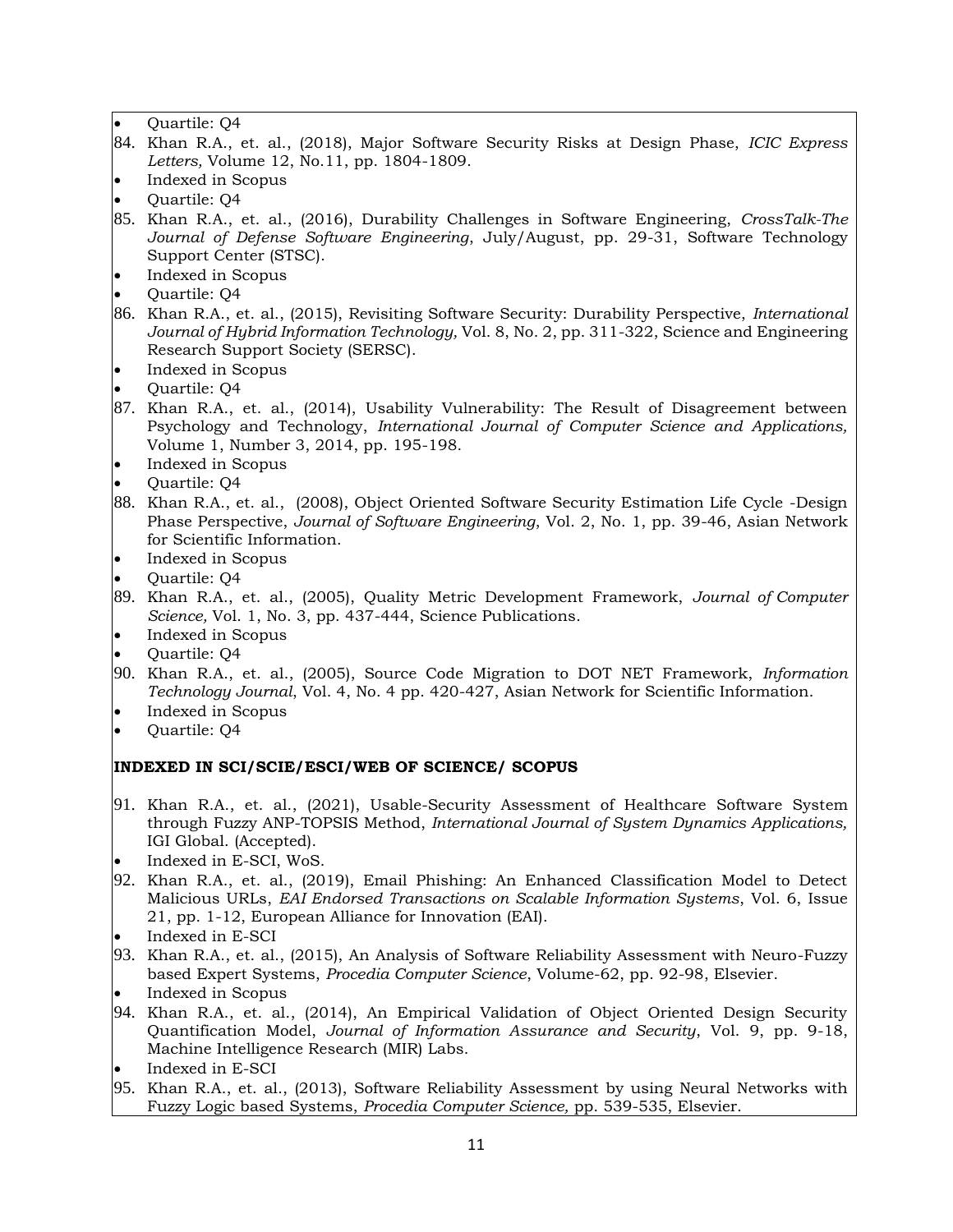• Indexed in Scopus

- 96. Khan R.A., et. al., (2012), Application of Speaker Recognition, *Procedia Engineering,* Vol. 38, 2012, pp. 3122-3126, Elsevier.
- Indexed in Scopus
- 97. Khan R.A., et. al., (2012), Confidentiality Quantification Model At Design Phase, *International Journal of Information and Education Technology,* Vol. 2, No. 5, pp. 535-537.
- Indexed in Scopus
- 98. Khan R.A., et. al., (2012), A Framework to Quantify Security: Complexity Perspective, *International Journal of Information and Education Technology,* Vol. 2, No. 5, pp. 439-441.
- Indexed in Scopus
- 99. Khan R.A., et. al., (2012), Cellular Phone: A Contemporary Tool for Biometric Implications, *International Journal of Information and Education Technology,* Vol. 2, No. 5, pp. 445-447.
- Indexed in Scopus
- 100. Khan R.A., et. al., (2012), Evaluation of Requirement Defects: An Implementation of Identification Technique, *International Journal of Information and Education Technology,* Vol. 2, No. 5, pp. 448-450.
- Indexed in Scopus

#### **PUBLISHED BY REPUTED PUBLISHERS**

- 101. Khan R.A., et. al., (2019), Cost Estimation of Cellularly deployed IoT Enabled Network for Flood Detection, *Iran Journal of Computer Science*, Volume 2, Issue 1, pp. 53–64, Springer.
- 102. Khan R.A., et. al., (2018), An Improved Security Threat Model for Big Data Life Cycle, *Asian Journal of Computer Science and Technology*, pp. 33-39, The Research Publication.
- 103. Khan R.A., et. al., (2018), Big Data Security & Privacy Issues, *Asian Journal of Computer Science and Technology*, pp. 182-193, The Research Publication.
- 104. Khan R.A., et. al., (2018), Voice Biometric: A Technology For Voice Based Authentication, *Advanced Science, Engineering and Medicine*, Vol. 10, pp. 1-6, American Scientific Publishers.
- 105. Khan R.A., et. al., (2018), A Novel Drainage System Using Cellular Automata to Avoid Urban Flood, *International Journal of Applied Evolutionary Computation*, Volume 9, Issue 2, IGI Global.
- 106. Khan R.A., et. al., (2018), A Framework for Speaker Recognition System, *Journal of Biostatistics and Biometric Applications,* Volume 3, Issue 1, part 107, pp. 1-9, Annex Publishers.
- 107. Khan R.A., et. al., (2017), Security Issues, Challenges and Success Factors of Hospital Information System, *i-Manager's Journal of Information Technology*, Vol. 6, No. 3, i-Manager Publisher.
- 108. Khan R.A., et. al., (2017), Automatic Speaker Recognition: Current Approaches and Progress in Last Six Decades, *Global Journal of Enterprise Information System*, Volume 9, Issue 3, pp. 24-29, Informatics Journals Platform.
- 109. Khan R.A., et. al., (2016), Analytical Network Process for Software Security: A Design Perspective, *CSI Transactions on ICT,* Volume 4, Issue 2–4, pp. 255–258, Springer.
- 110. Khan R.A., et. al., (2015), Revisiting Software Security Risks, *British Journal of Mathematics & Computer Science,* Volume 11, Issue 6, pp. 1-10, SCIENCEDOMAIN International.
- 111. Khan R.A., et. al., (2015), A Critical Review on Automatic Speaker Recognition, *Science Journal of Circuits, Systems and Signal Processing*, Vol. 4, Issue 2, pp. 14-17, Science Publishing Group.
- 112. Khan R.A., et. al., (2015), Security Improvement of Object Oriented Design using Refactoring Rules, *International Journal of Modern Education & Computer Science*, Vol. 7, No. 2, pp.24- 31, MECS Press.
- 113. Khan R.A., et. al., (2014), Software Security Durability, *International Journal of Computer Science and Technology,* Vol. 5, Issue 2, pp. 23-26, Unit of Cosmic Journals Group.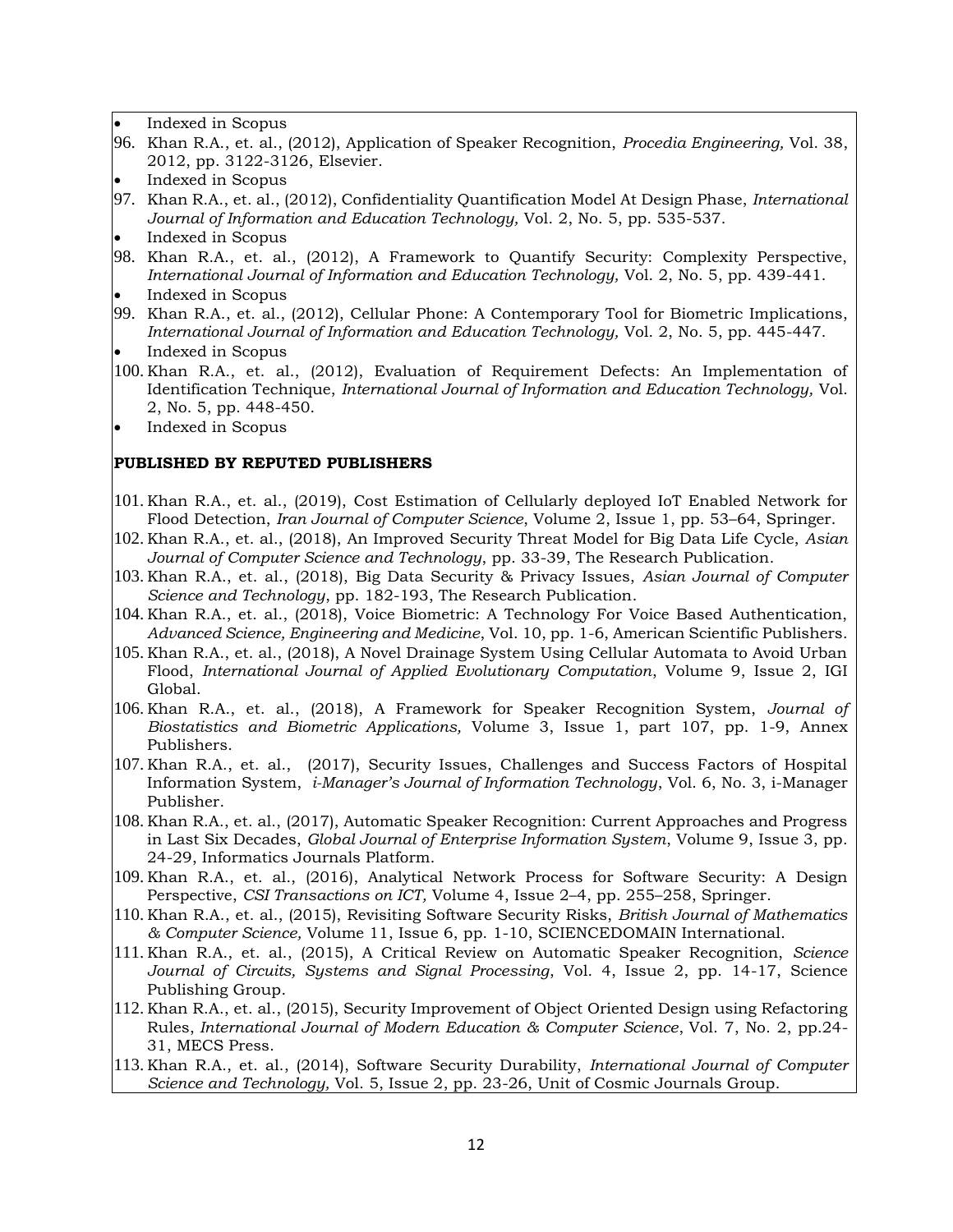- 114. Khan R.A., et. al., (2014), Securo-Phobia: A New Challenge to Usage of Security Technologies, *Journal of Software Engineering and Simulation,* Vol. 2, Issue 1, pp. 01-03, Quest Journals Inc.
- 115. Khan R.A., et. al., (2013), Improving Software Requirements through Formal Methods: A Review, *International Journal of Information and Computation Technology,* Vol. 3, No. 11, pp. 1217-1224, International Research Publication House.
- 116. Khan R.A., et. al., (2013), Software Security Metric Development Framework: An Early Stage Approach, *American Journal of Software Engineering and Applications*, Vol. 2, No. 6, pp. 150- 155, Science Publishing Group.
- 117. Khan R.A., et. al., (2013), Security Quantification Model, *International Journal of Software Engineering*, Volume 6, No 2, pp.75-79, Information Technology Industry Development Agency.
- 118. Khan R.A., et. al., (2013), Software Security Testing Process, *International Journal of Advances in Computer Science and its Application,* Volume 3, Issue 2, pp. 125-129, Institute of Research Engineers and Doctors (IRED).
- 119. Khan R.A., et. al., (2012), Analyzability Quantification Model of Object Oriented Design, *Procedia Technology,* Volume 4, pp. 536-542, Elsevier.
- 120. Khan R.A., et. al., (2012), Object Oriented Design Complexity Quantification Model, *Procedia Technology,* Volume 4, pp. 548-554, Elsevier.
- 121. Khan R.A., et. al., (2012), An Empirical Validation of Understandability Quantification Model, *Procedia Technology* Volume 4, pp. 772-777, Elsevier.
- 122. Khan R.A., et. al., (2012), Impact of Cohesion on Reliability, *Journal of Information and Operations Management,* Vol. 3, Issue 1, 2012, pp-191-193, Bioinfo Publications.
- 123. Khan R.A., et. al., (2012), Development of Encapsulated Class Complexity Metric, *Procedia Technology* Volume 4, pp. 754-760, Elsevier.
- 124. Khan R.A., et. al., (2012), Integrity Quantification Model for Object Oriented Design, *Software Engineering Notes*, Vol. 37, Issue 2, pp. 1-3, ACM SIGSOFT.
- 125. Khan R.A., et. al., (2012), Role of Coupling in Vulnerability Propagation-Object Oriented Design Perspective, *Software Engineering: An International Journal*, Vol. 2, No. 1, pp. 60-68, Delhi Technological University. .
- 126. Khan R.A., et. al., (2012), Prevalence of Ringing Delusion among Mobile Phone users, *E-Health Telecommunication Systems and Networks,* Vol. 1, No.4, pp. 37-42, Scientific Research Publishing Inc.
- 127. Khan R.A., et. al., (2012), Possible Electromagnetic Hypersensitivity among Cellular Phone Users in Relevance to Self-Reported Subjective Symptoms and Sensations and Adopted Safety Measures, *Health Informatics-An International Journal,* Vol. 1, No. 1, pp. 9-17, AIRCC Publishing Corporation.
- 128. Khan R.A., et. al., (2012), Green Communication-A Stipulation to Reduce Electromagnetic Hypersensitivity from Cellular Phone, *Procedia Technology,* Volume 4, pp. 682-686, Elsevier.
- 129. Khan R.A., et. al., (2011), Software Testing Process: A Prescriptive Framework, *Software Engineering Notes*, Vol. 36, No. 3, pp. 1-5, ACM SIGSOFT.
- 130. Khan R.A., et. al., (2011), Availability State Transition Model, *Software Engineering Notes,* Vol. 36, Issue 3, pp. 1-3, ACM SIGSOFT.
- 131. Khan R.A., et. al., (2011), Coupling Normalization Metric-An Object Oriented Perspective, *International Journal of Information Technology & Knowledge Management*, Vol. 4, No. 2, pp. 501-509, Serials Publications.
- 132. Khan R.A., et. al., (2011), Testing Software Fault Tolerance Techniques-Future Direction, *Software Engineering Notes,* Vol. 36, Issue 3, pp. 1-5, ACM SIGSOFT.
- 133. Khan R.A., et. al., (2010), Software Reliability Models Taxonomy, *The Journal of Computing*, Vol. 1, Issue 3, pp. 18-25, Sambhavam Scientific Community.
- 134. Khan R.A., et. al., (2009), Measuring Design Complexity: An Inherited method Perspective, *Software Engineering Notes*, Vol. 34, No. 4, pp. 1-5, ACM SIGSOFT.
- 135. Khan R.A., et. al., (2009), Impact of Inheritance on Vulnerability Propagation at Design Phase, *Software Engineering Notes*, Vol. 34, No. 4, pp. 1-5, ACM SIGSOFT.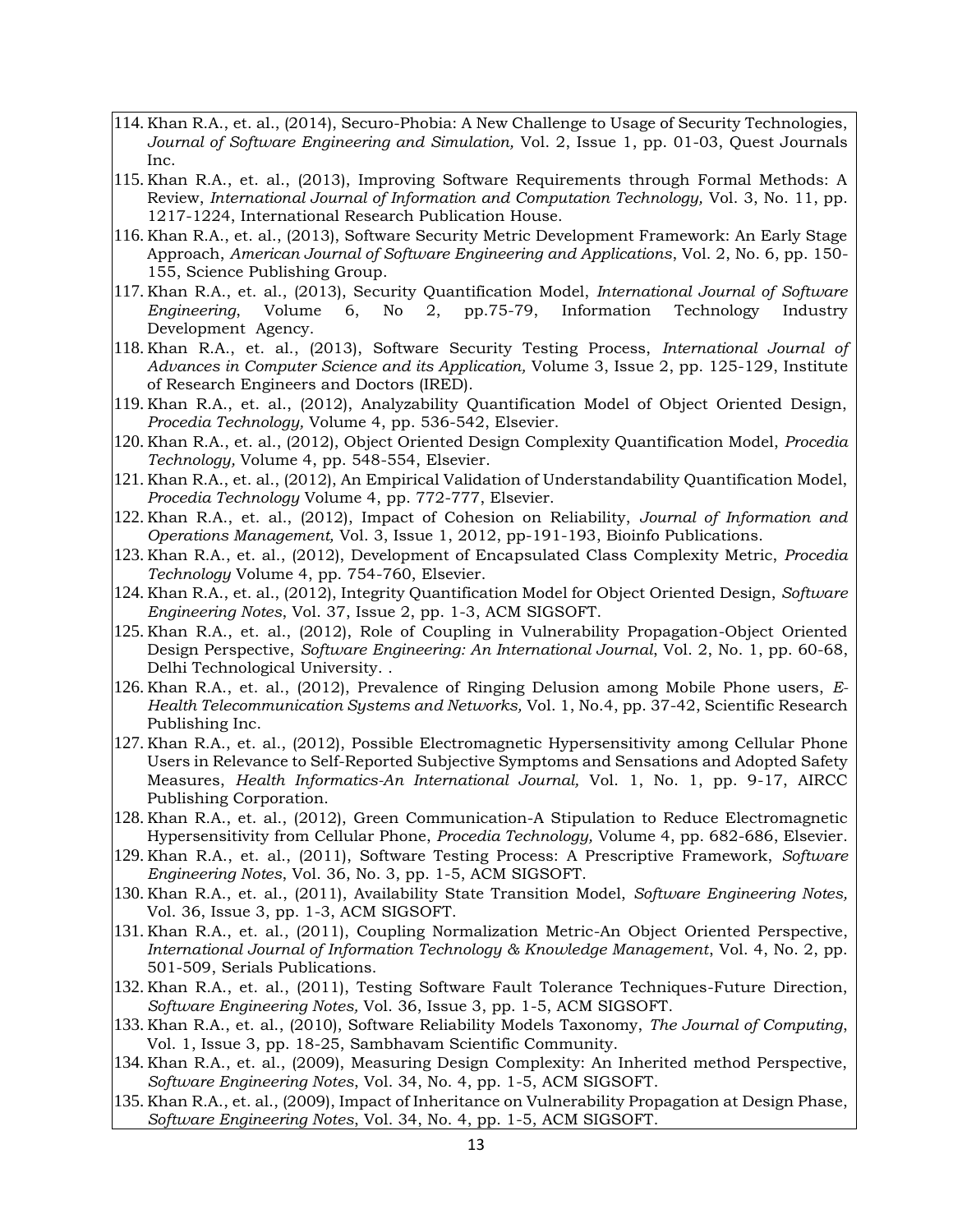- 136. Khan R.A., et. al., (2009), Metric Based Testability Model for Object Oriented Design, *Software Engineering Notes,* Vol. 34, No. 2, pp. 1-6, ACM SIGSOFT.
- 137. Khan R.A., et. al., (2008), Framework for Testing Fault Tolerance, *International Journal of Systemic, Cybernetics and Informatics,* pp. 41-44, Pentagram Research Publication.

#### **OTHER PEER REVIEWED/ICI/UGC LISTED JOURNALS**

- 138. Khan R.A., et. al., (2018), The Development of Speaker Recognition Technology, *International Journal of Advanced Research in Engineering and Technology*, Volume 9, Issue 3, pp. 8–16.
- 139. Khan R.A., et. al., (2018), Ransomware: Evolution, Target and Safety Measures, *International Journal of Computer Sciences and Engineering*, Vol. 6, Issue 1, pp. 80-85.
- 140. Khan R.A., et. al., (2017), A Site Selection Scheme for Emergency Network Deployment: A Metro City Perspective, *Research Journal of Engineering and Technology,* Vol. 9, No. 1, pp. 347-350.
- 141. Khan R.A., et. al., (2017), Challenges in Data Migration in Super Specialty Tertiary Care Hospital: A Case Study, *International Journal of Advanced Research in Computer Science,* Vol. 8, Issue 7, pp. 78-82.
- 142. Khan R.A., et. al., (2017), An Overview of Privacy Preservation in Big Data, *International Journal of Engineering Sciences & Research Technology*, Volume 6 pp. 61-71.
- 143. Khan R.A., et. al., (2017), Relationship Between Object Oriented Design constructs and Design Defects, *International Journal of Research in Computer Applications and Management,* Volume 7, Issue 9 , pp. 9-14.
- 144. Khan R.A., et. al., (2017), Reliability Improvement Framework: Defect Mitigation Perspective, *International Journal of Advanced Research in Computer Science*, Vol. 8, Issue 9, pp. 193-197.
- 145. Khan R.A., et. al., (2017), Emergency Information System Architecture for Disaster Management: Metro City Perspective, *International Journal of Advanced Research in Computer Science*, Vol. 8, No. 4, pp. 560-564.
- 146. Khan R.A., et. al., (2015), Classification of Software Requirement Errors: A Critical Review, *International Journal of Computer Applications*, Vol. 132, No. 7, pp. 9-14.
- 147. Khan R.A., et. al., (2015), Automation of Assessment and Approximation of Software Reliability, *International Journal of Research,* Vol. 2, Issue 8, pp. 425-449.
- 148. Khan R.A., et. al., (2015), Speaker Recognition and Fast Fourier Transform, *International Journal of Advanced Research in Computer Science and Software Engineering*, Vol. 5, Issue 7, pp. 530-534.
- 149. Khan R.A., et. al., (2015), An Investigation of Security Mechanisms in Software Defined Networks, *International Journal of Emerging Technology and Research*, Volume 2, Issue 1, pp. 619-627.
- 150. Khan R.A., et. al., (2015), Flow Installation in Open Flow Based Software Defined Network; A Security Perspective, *International Journal of Emerging Trends & Technology in Computer Science*, Volume 4, Issue 1, pp. 232-237.
- 151. Khan R.A., et. al., (2015), Inter-operability in Software Defined Networks, *International Journal of Computer Science and Mobile Computing*, Volume 4, issue 1, Jan, pp. 74-77.
- 152. Khan R.A., et. al., (2014), Software Security Testing A Pertinent Framework, *Journal of Global Research in Computer Science,* Vol. 5, No. 3, pp. 23-27.
- 153. Khan R.A., et. al., (2014), Extraction of Prosodic Features for Speaker Recognition Technology and Voice Spectrum Analysis, *International Journal of Scientific & Engineering Research,* Volume 5, Issue 5, pp. 600-605.
- 154. Khan R.A., et. al., (2014), Wormhole Attack in Wireless Sensor Network, *International Journal of Computer Networks and Communications Security*, Vol. 2, No. 1, 22–26.
- 155. Khan R.A., et. al., (2014), Gaussian Mixture Model: A Modeling Technique for Speaker Recognition and its Component, *International Journal of Computer Applications,* Volume 10, pp. 28-31.
- 156. Khan R.A., et. al., (2013), Development of OO Design Metrics-Complexity Perspective, *Computech: An International Journal of Computer Sciences*, Vol. 3, No. 6 pp. 45-55.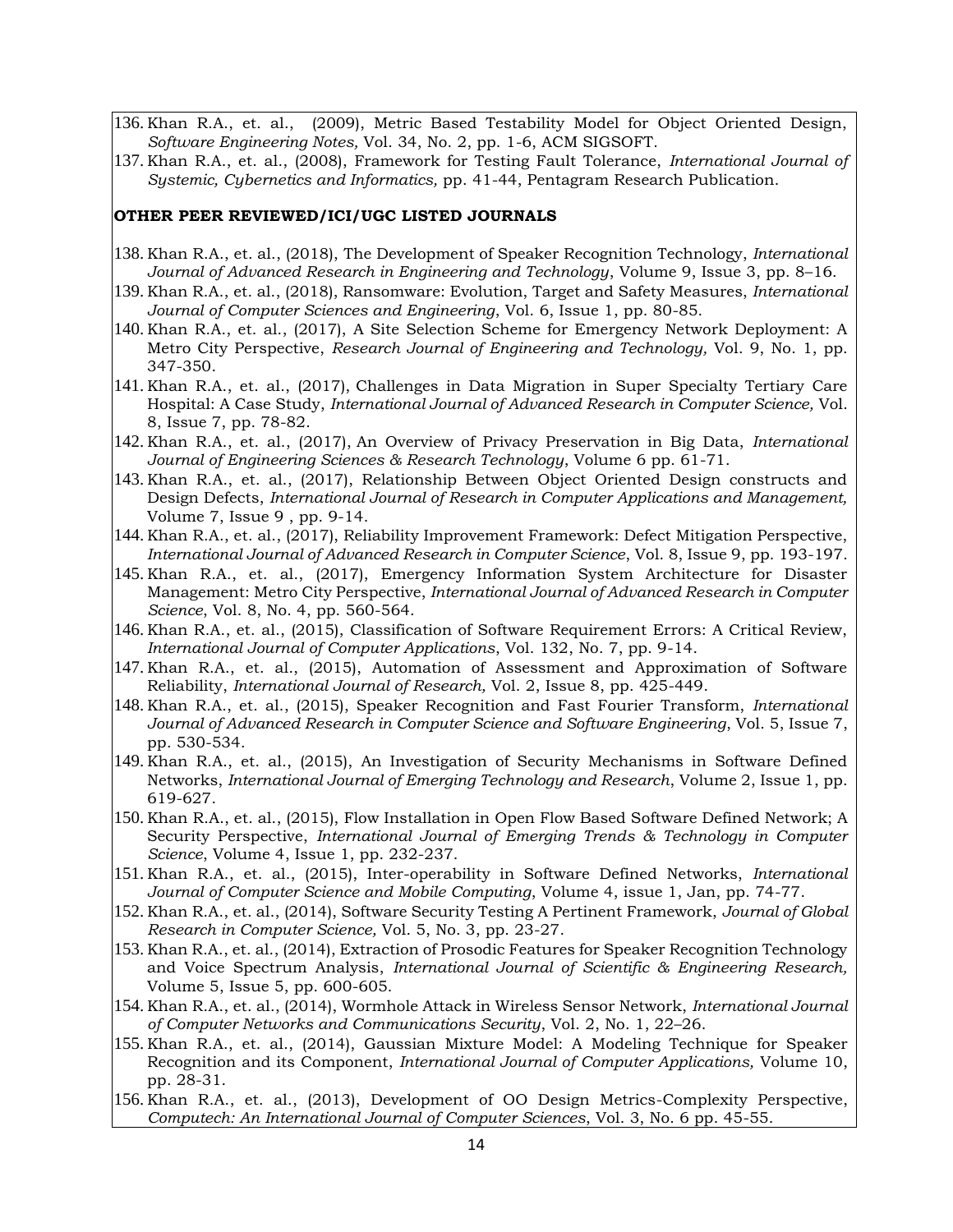- 157. Khan R.A., et. al., (2013), An Empirical Validation of Integrity Risk Factor Metric: An Object-Oriented Design Perspective, *International Journal of Advanced Research in Computer Science and Software Engineering*, Vol. 3, Issue 8, pp. 528-537.
- 158. Khan R.A., et. al., (2013), Empirical Validation of Reliable Requirement Specification Framework, *International Journal of Computer Science Issues*, Vol. 10, Issue 2, No 2, pp. 402- 406.
- 159. Khan R.A., et. al., (2013), Model for Software Errors Prediction using Machine Learning to Improve the Software Reliability, *International Journal of Soft Computing and Software Engineering,* Vol. 3, No. 3, pp. 54-59.
- 160. Khan R.A., et. al., (2013), Different Issues in Predicting the Software Reliability, *International Journal of Science and Engineering Investigations*, Vol. 2, Issue 12, pp. 65-68.
- 161. Khan R.A., et. al., (2013), Software Reliability Growth Models: A Revisit, *International Journal of Advanced Computing*, Vol. 5, Issue 1, pp. 784-791.
- 162. Khan R.A., et. al., (2012), A Survey on Software Reliability Assessment by using Different Machine Learning Techniques, *International Journal of Science & Engineering Research*, Vol. 3, Issue 6, pp. 1-7.
- 163. Khan R.A., et. al., (2012), Reliability Assessment Metrics: Requirement Defect Identification and Mitigation Perspective, *International Journal of Computer Applications*, Vol. 5, No. 1, pp. 15-18.
- 164. Khan R.A., et. al., (2012), Implementing and Compiling Clustering using Mac Queens Alias K-means Apriori Algorithm, *International Journal of Database Management Systems*, Vol.4, No. 2, pp. 45-49.
- 165. Khan R.A., et. al., (2012), MFCC and Prosodic Feature Extraction Techniques: A Comparative Study, *International Journal of Computer Applications*, Vol. 54, Issue 1, pp. 9-13.
- 166. Khan R.A., et. al., (2012), Three Pillars for Component- Based Software Engineering, *International Journal of Electronics Communication & Computer Engineering,* Volume 3, Issue 3, pp. 646-649.
- 167. Khan R.A., et. al., (2012), Requirement Defect Mitigation Technique: An Early Stage Implementation, *International Journal of Computer Science Issues*, Vol. 9, Issue 4, 381-386.
- 168. Khan R.A., et. al., (2012), Reliability Assessment in Functioning of Requirement Defect Mitigation, *International Journal of Computer Science Issues,* Vol. 9, Issue 5, No 2, pp. 381- 386.
- 169. Khan R.A., et. al., (2011), A Comparative Template for Reliable Requirement Specification, *International Journal of Computer Applications*, Vol. 14, No. 2, pp. 27-30.
- 170. Khan R.A., et. al., (2011), Object Oriented Design Security Quantification, *Journal of Global Research in Computer Science,* Vol. 2, No. 4, pp. 55-58.
- 171. Khan R.A., et. al., (2010), A Metrics Based Model for Understandability Quantification, *Journal of Computing,* Vol. 2, Issue 4, pp.90-94.
- 172. Khan R.A., et. al., (2010), Maintainability Estimation Model for Object-Oriented Software in Design Phase, *Journal of Computing,* Vol. 2, Issue 4, pp. 26-32.
- 173. Khan R.A., et. al., (2010), A Roadmap for Security, *International Journal of Computer Science & Engineering Technologies*, Vol. 1, Issue 1, pp. 5-8.
- 174. Khan R.A., et. al., (2010), Testability Estimation Framework, *International Journal of Computer Applications,* Vol. 2, No. 5, pp. 9-14.
- 175. Khan R.A., et. al., (2010), Securing Object Oriented Design: A Complexity Perspective, *International Journal of Computer Applications,* Vol. 8, No. 13, pp. 8-12.
- 176. Khan R.A., et. al., (2009), A Methodology to Check Integrity of a Class Hierarchy, *International Journal of Recent Trends in Engineering*, Vol. 2, No. 4, pp.83-85.
- 177. Khan R.A., et. al., (2009), An Algorithm to Measure Attribute Vulnerability Ratio of an Object Oriented Design, *International Journal of Recent Trends in Engineering,* Vol. 2, No. 3, pp. 61- 63.
- 178. Khan R.A., et. al., (2009), A Framework to Detect and Analyze Software Vulnerabilities-Development Phase Perspective, *International Journal of Recent Trends in Engineering,* Vol. 2, No. 2, pp. 82-84.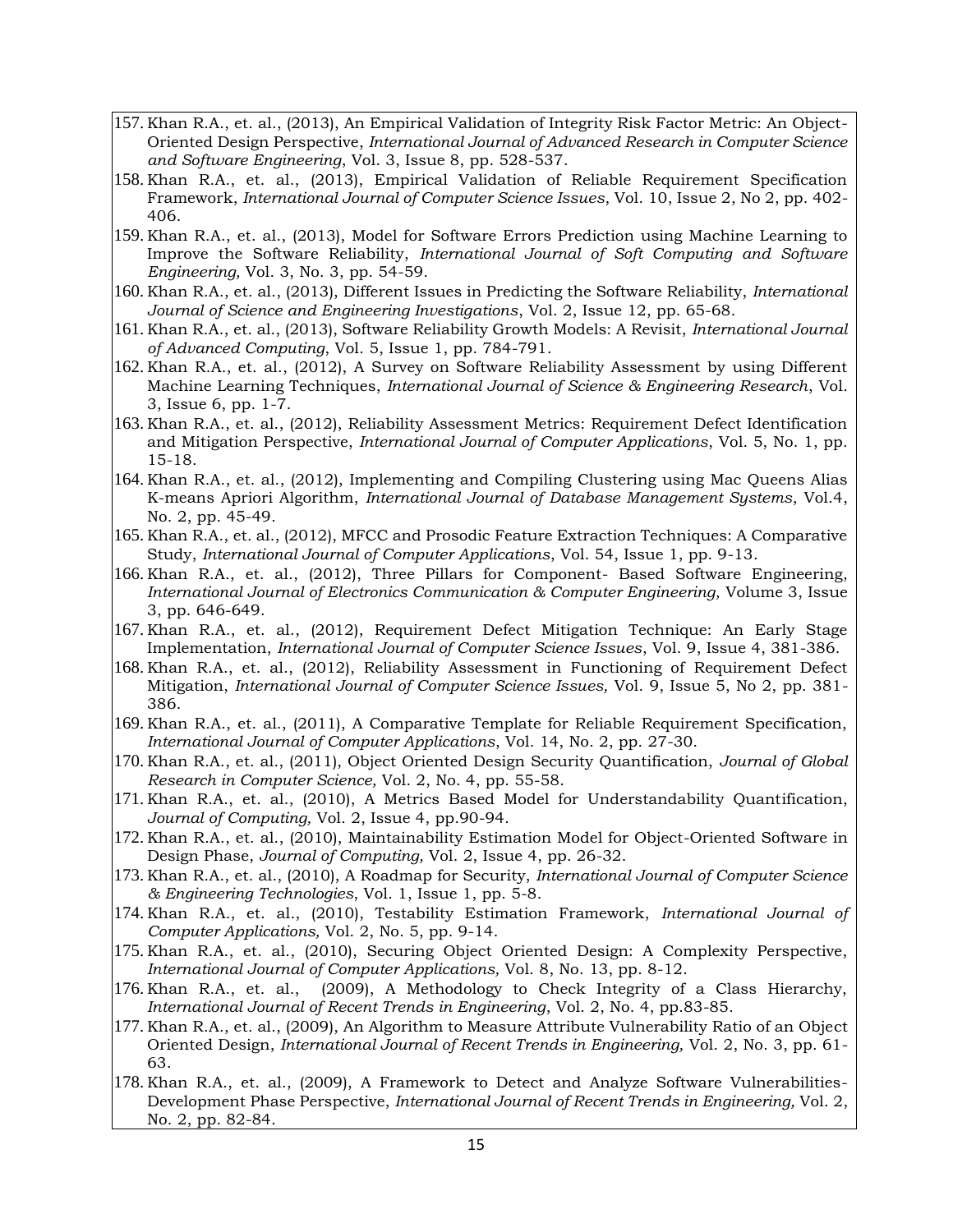- 179. Khan R.A., et. al., (2009), Critical Review on Software Reliability Models, *International Journal of Recent Trends in Engineering,* Vol. 2, No. 3, pp. 114-116.
- 180. Khan R.A., et. al., (2009), Need of Framework to Test an Object Oriented Software Fault Tolerance, *International Journal of Emerging Technologies and Applications (In Engineering, Technology And Sciences),* Volume 2, Issue 2, pp. 16-17.
- 181. Khan R.A., et. al., (2009), Software Reliability Metrics Taxonomy, *International Journal of Computing Science and Communication Technology,* Vol. 1, No. 2, pp. 172-179.
- 182. Khan R.A., et. al., (2009), An Empirical Validation of Framework to Test an OO Software Fault Tolerance, *International Journal of Computing Science and Communication Technology,* Vol. 1, No. 2, pp. 101-108.

#### **INTERNATIONAL MAGAZINE**

- 183. Khan R.A., et. al., (2008), Software Vulnerability Life Cycle, *Developer IQ,* Vol. 8 No. 2, pp. 27-30.
- 184. Khan R.A., et. al., (2007), Why .NET Migration Tools is not used effectively? *Developer IQ,* Vol. 7 No. 11, pp.20-22, November 2007.
- 185. Khan R.A., et. al., (2006), Software Testability, *Developer IQ* Vol. 6, No.10, pp. 94-101.
- 186. Khan R.A., et. al., (2005), Maintainability Improvement in Software System through a bug Convergence Approach, *Developer IQ*, Vol.5 No.5 pp. 68-72, 2005.
- 187. Khan R.A., et. al., (2005), Legacy VB Source Code Migration to .NET Framework, *Developer IQ,* Vol. 5 No. 5, pp.-, May 2005.
- 188. Khan R.A., et. al., (2005), Design Recovery Issues and Opportunities in Extreme Programming, *Developer IQ,* Vol. 5 No. 2, pp. 72-76, Feb. 2005.
- 189. Khan R.A., et. al., (2004), Establishing Software Quality Assurance Program, *Developers IQ,* Vol. 4(12), pp. 72-75, 2004.
- 190. Khan R.A., et. al., (2004), Assessment of Quality Contributor Attributes- An Object Oriented Software Perspective, *Developers IQ,* Vol. 4(11), pp. 35-40.
- 191. Khan R.A., et. al., (2004), Quality Estimation of Object Oriented Code in Design Phase, *Developers IQ,* Vol. 4(2), 2004.
- 192. Khan R.A., et. al., (2004), Assessing Software Maintenance- A metrics Based Approach, *Developers IQ,* Vol. 4(3), pp. 12-14, 2004.
- 193. Khan R.A., et. al., (2004), A Process for Assessing Object Oriented Software System, *Developers IQ,* Vol. 4(4), 2004.

#### **INTERNATIONAL CONFERENCE PROCEEDINGS**

- 194. Khan R.A., et. al., (2018), IoT based Alert Network for Flood Generated Emergencies, *Proceedings of the 3rd IEEE conference on Research in Intelligent and Computing in Engineering (RICE-2018)*, at University Don Bosko, El Salvador, Central America, August 2018. DOI: 10.1109/RICE.2018.8509072, IEEE Xplore.
- 195. Khan R.A., et. al., (2017), Privacy Policies: Preserving Confidentiality of Big Data, *Proceedings of the 3rd International Conference on Computers and Management* (ICCM 2017), Jaipur, Vol. 1, 2018.
- 196. Khan R.A., et. al., (2016), A Study of Big Data Characteristics, *Proceeding of the IEEE International Conference on Communication and Electronics Systems (ICCES 2016),* PPGIT, Coimbatore, India, 21-22 October, pp. 1-4, IEEE Xplore.
- 197. Khan R.A., et. al., (2016), Parameters and Alert Algorithm for Risk Reduction in Rainfall Induced Disaster, *Proceeding of the 3rd International conference on Recent development in Science, Engineering and Technology, (REDSET-2016),* GD Goenka University, Haryana, India, 21-22 October, 2016, ISBN: 9789386256096.
- 198. Khan R.A., et. al., (2016), Big Data: Security Issues and Techniques to Overcome from These Issues, pp. 314-319: *Proceeding of the International Conference on Advanced Computing and*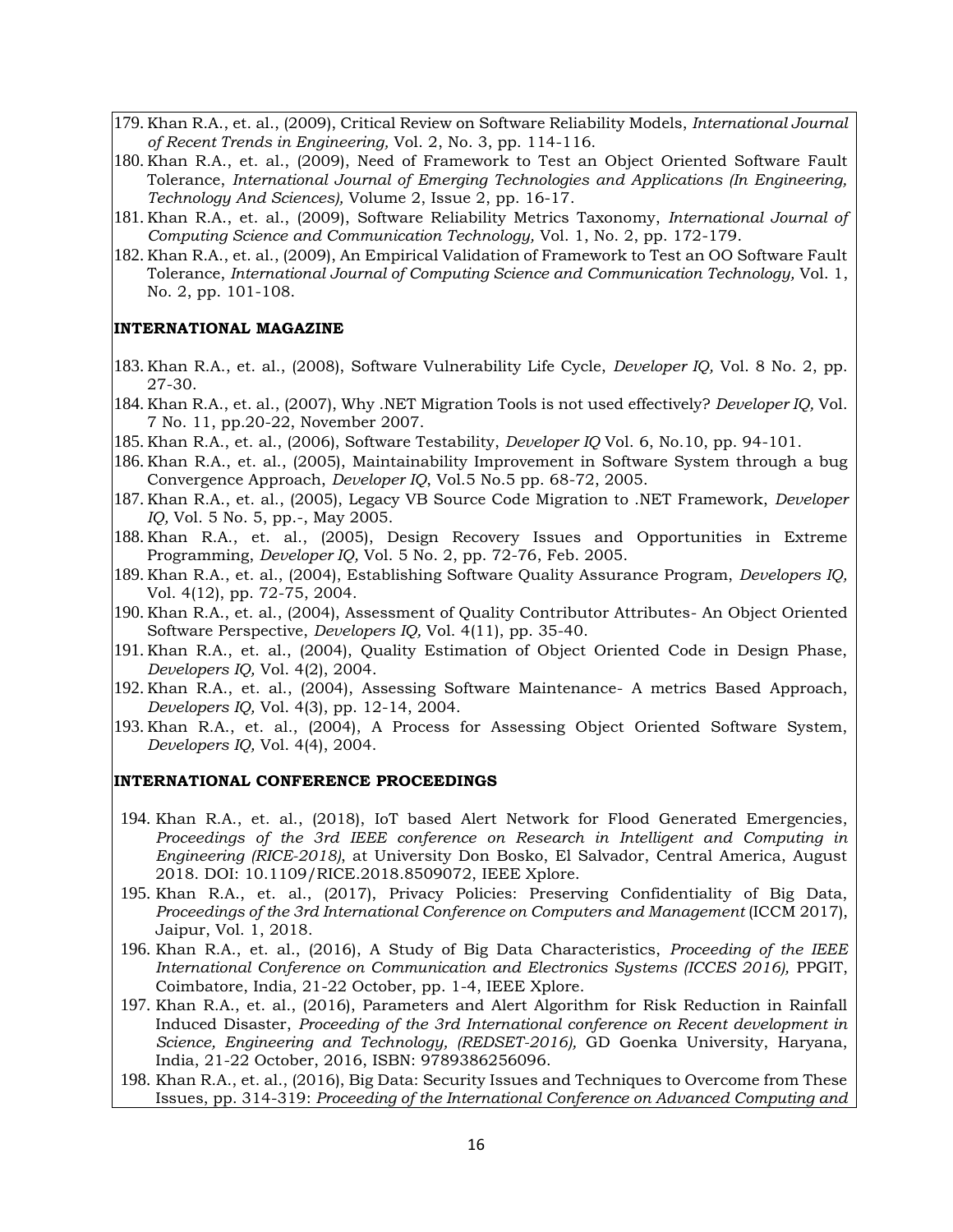*Software Engineering (ICACSE-2016)* held at KNIT, Sultanpur (UP), India on dated 14-15 October, 2016 ISBN: 9789386256058.

- 199. Khan R.A., et. al., (2016), Hospital Information Management System: Information Security Issues and Challenges, pp. 102-105: *Proceeding of the International Conference on Advanced Computing and Software Engineering (ICACSE-2016)* held at KNIT, Sultanpur (UP), India on dated 14-15 October, 2016 ISBN: 9789386256058.
- 200. Khan R.A., et. al., (2016), An Approach of a Solar Powered Alert System for Rainfall Triggered Disaster: Flood Perspective, pp. 94-97: *Proceeding of the International Conference on Advanced Computing and Software Engineering (ICACSE-2016)* held at KNIT, Sultanpur (UP), India on dated 14-15 October, 2016 ISBN: 9789386256058.
- 201. Khan R.A., et. al., (2016), A Review of Geo-informatics Teechnologies Useful for landslide Disaster Management, pp. 98-101: *Proceeding of the International Conference on Advanced Computing and Software Engineering (ICACSE-2016)* held at KNIT, Sultanpur (UP), India on dated 14-15 October, 2016 with ISBN: 9789386256058.
- 202. Khan R.A., et. al., (2016), Modern Security Challenges, *Proceedings of the 4th International Conference on Emerging Trends of Engineering Science Management and its Applications* is Scheduled on May 1, 2016: International Journal of Innovations & Advancement in Computer Science, Volume 5, Issue 4 pp. 67-72.
- 203. Khan R.A., et. al., 2016), Underlying of Text Independent Speaker Recognition, *Proceedings of the 10th INDIACom, International Conference on Computing for Sustainable Global Development, IEEE Conference (ID: 37465),* held on 16th -18th March, 2016 at BVICAM, New Delhi, pp. 6-10, IEEE Xplore.
- 204. Khan R.A., et. al., (2015), Role of VND for Designing of an Infrastructure Based Software Defined Network, *Proceedings of the International Conference on Computing, Communication & Automation (ICCCA-2015),* pp. 322-325, IEEE Xplore.
- 205. Khan R.A., et. al., (2015), Prevention Mechanism for Infrastructure based Denial-of-Service Attack over Software Defined Network, *Proceedings of the International Conference on Computing, Communication & Automation (ICCCA-2015),* pp. 348-353, IEEE Xplore.
- 206. Khan R.A., et. al., (2013), Software Reliability Measurement with Neural Network based Soft Computing Systems, *Proceedings of the Third International Conference on Emerging Research in Computing, Information, Communication and Applications (ERCICA-2015)*, pp. 529-535, Conference Proceedings, Springer.
- 207. Khan R.A., et. al., (2013), Describing MPLS in an Open Flow Enabled Software Defined Networks, *Proceedings of the International Conference on Future Trends in Computing and Communication (FTCC - 2013),* July 13-14, 2013, held in Bangkok, Thailand, pp. 157-160, Seek Digital Library.
- 208. Khan R.A., et. al., (2012), Software Security Testing Tools: A Revisit, *Proceedings of the International Conference on Emerging Trends in Electrical, Communication and Information Technologies (ICECIT-2012),* pp. 321-333, Elsevier.
- 209. Khan R.A., et. al., (2012), Requirement Defect Identification and Their Mitigation through Severity and Priority, *Proceedings of the International Conference on Computer and Automation Engineering*, pp. 427-431, ASME Press.
- 210. Khan R.A., et. al., (2013), Describing MPLS in an Open Flow Enabled Software Defined Networks, *Proceedings of the International Conference on Future Trends in Computing and Communication (FTCC - 2013),* July 13-14, 2013, held in Bangkok, Thailand, pp. 157-160, Seek Digital Library.
- 211. Khan R.A., et. al., (2012), Availability Quantification Model for Design Phase, *Proceedings of the 2012 Students Conference on Engineering and Systems (SCES 2012),* (ISBN: 978-1-4673- 0454-2), MNNIT, Allahabad, India, pp. 253-256, March 16-18, 2012.
- 212. Khan R.A., et. al., (2011), A Framework for Vulnerability Minimization- Object Oriented Design Perspective, *Proceedings of the 2nd International Conference on Computer and Communication Technology*, 15-17 Sep 2011, (ISBN: 978-1-4577-1385-9), pp. 499-504, IEEE Computer Society.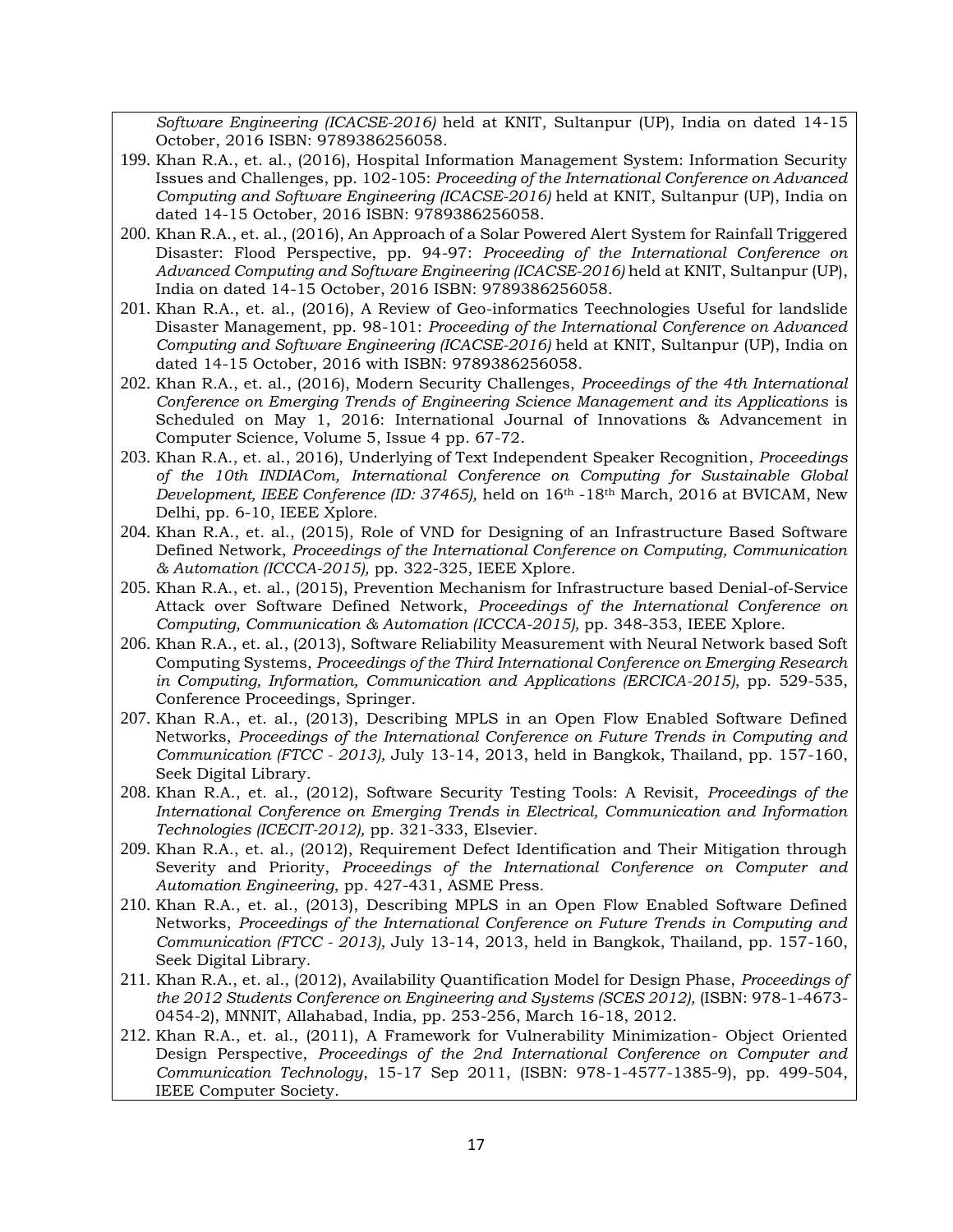- 213. Khan R.A., et. al., (2011), Class Cohesion Complexity Metrics, *Proceedings of the 2nd International Conference on Computer and Communication Technology*, 15-17 Sep 2011, (ISBN: 978-1-4577-1385-9) pp. 363-366, IEEE Computer Society.
- 214. Khan R.A., et. al., (2011), Cellular Phone Addiction: Forgetfulness among the Regular Cellular Phone Users, *Global Addiction. Lisbon,* Portugal (December 5-7, 2011).
- 215. Khan R.A., et. al., (2011), Possible 'Ringing Delusion' among Extensive and Normal Cell Phone Users: A Survey Study, *Proceedings of the 5th IEEE International Conference on Software, Knowledge Information, Industrial Management and Applications*: Development and Assessment of Sustainable Ecosystems. University of Sannio, Benevento, Italy (September 8-11, 2011).
- 216. Khan R.A., et. al., (2010), The Adult Cellular Users are Extra attentive to Symptom 'Ringing Disillusion' in comparison to Children Users, *Proceeding of the World Congress of Neurotechnology,* pp. 21, Rome, Italy, 12-14 October, 2010.
- 217. Khan R.A., et. al., (2010), Does Coupling Really Affect Complexity?, *Proceedings of the ICCCT 2010,* MNNIT Allahabad, India, (ISBN: 978-1-4244-9032-5), pp. 583-588, IEEE Computer Society.
- 218. Khan R.A., et. al., (2010), Complexity Quantification Model: A Metric Based Approach, *Proceedings of the 4th IEEE International Conference on Advanced Computing and Communication Technologies*, APIIT SD India, (ISBN: 978-1-93-80697-28-4), October 30, pp. 725-729.
- 219. Khan R.A., et. al., (2010), Identifying Relationship between Reliability Factors and OO Design, *Proceedings of the 4th IEEE International Conference on Advanced Computing and Communication Technologies*, APIIT SD India, (ISBN: 978-1-93-80697-28-4), October 30, pp. 710-713.
- 220. Khan R.A., et. al., (2009), Security Estimation Framework: Design Phase Perspective, *Proceedings of the Sixth International Conference on Information Technology, New Generations, ITNG 2009*, Las Vegas, NV, USA, (ISBN: 978-0-7695-3596-8 ) 27-29 April, 2009, pp. 254-259, IEEE Computer Society.
- 221. Khan R.A., et. al., (2009), An Efficient Measurement of Object Oriented Design Vulnerability, *Proceedings of the International Dependability Conference*, ARES 2009, Fukuoka, Japan, (ISBN: 978-1-4244-3572-2) 16th-19th March, pp. 618-623, IEEE Computer Society.
- 222. Khan R.A., et. al., (2009), Software Security Metric Identification Framework (SSM<sup>f</sup> ), *Proceedings of the International Conference on Advances in Computing, Communication and Control (ICAC3'09),* (ISBN: 978-1-60558-351-8) pp.725-731, ACM.
- 223. Khan R.A., et. al., (2009), Complexity: A Reliability Factor, *Proceedings of the* IEEE International Advance Computing Conference (IACC'09), Patiala, India, 6-7 March 2009, pp: 2375-2378.
- 224. Khan R.A., et. al., (2008), Software Security Estimation–A Quantification Approach, *Proceedings of the International Conference on Advanced Computing and Communication Technologies for High Performance Applications*, Kerala, 24-26 sep 2008, pp. 316-319, Sponsored by IEEE & CSI.
- 225. Khan R.A., et. al., (2008), Securing Vulnerable Software: A Checklist Approach, *Proceedings of the International Conference on Advanced Computing and Communication Technologies for High Performance Applications*, Kerala, 24-26 sep 2008, pp. 302-309, Sponsored by IEEE & CSI.
- 226. Khan R.A., et. al., (2008), WBIS for Computer Programming, *Proceedings of the International Conference on EEE*, July 2008, ISBN 1-60132-063-9 pp 413-419, CSRE Press.
- 227. Khan R.A., et. al., (2007), Classical Software Fault Tolerance Schemes by an Object Oriented Techniques, *Proceedings of the Advanced Computing & Communication Technology (ICACCT-2007)*, Panipat, November 3-4, Dhanpat Rai publication, ISBN 81-87433-53-1, pp. 595-598.
- 228. Khan R.A., et. al., (2007), Testability Estimation of Object Oriented Software: A Critical Review, *Proceedings of the International Conference on Information & Communication Technology*, July 26-28, Dehradun, pp. 960-962.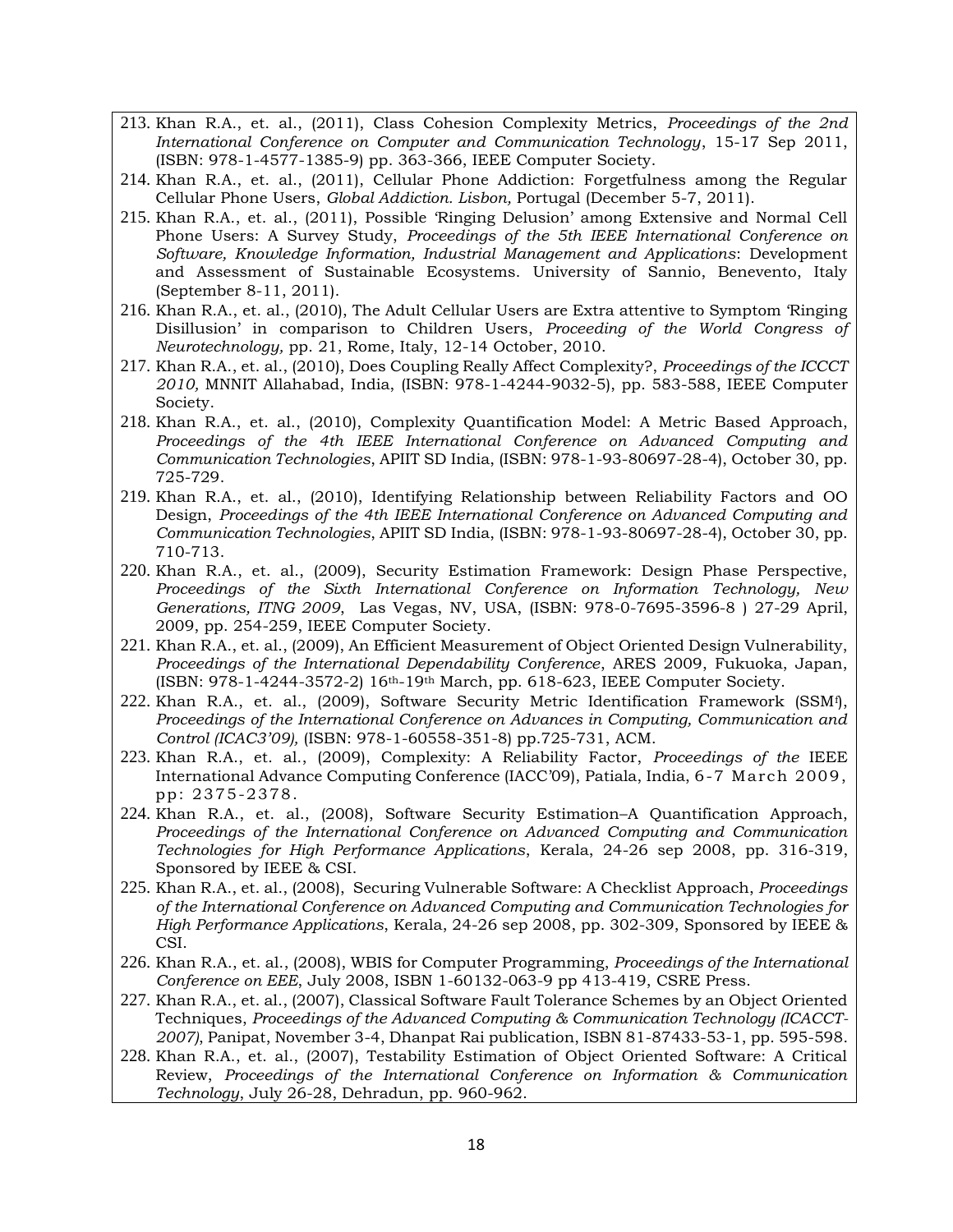- 229. Khan R.A., et. al., (2007), Object Oriented Software Fault Tolerance: A Critical Review, *Proceedings of the Information Technology*, Vol.1, pp. 826-830, Vitasta Publishing Pvt. Limited.
- 230. Khan R.A., et. al., (2007), Taxonomy of Software Testing, *Proceedings of the IICT 2007*, Dehradun, India, pp. 919-924.
- 231. Khan R.A., et. al., (2006), Software Reliability Estimation –A Fault Tolerance Measurement Perspective, *Proceedings of the ObCom2006*, December 16-19, pp.246-249.
- 232. Khan R.A., et. al., (2005), Early Prediction of Class Test Complexity- An Object Oriented Metrics Perspective, *Proceedings of the 5th Annual International Software Testing Conference,* QAI, February 21-22, India. (http://www.qaiglobalservices.com/minisites/sw\_tst\_2005/publishing\_new.htm).
- 233. Khan R.A., et. al., (2005), Re-engineering Issues and Opportunities in XP Key Adoptive Practices, *Proceedings of the 7th International Conference on Cognitive Systems ICCS 2005*, December 14-15, 2005, New Delhi-India.
- 234. Khan R.A., et. al., (2005), Reengineering Legacy Source Code to Model Driven Architecture, *Proceedings of the Fourth Annual ACIS International Conference on Computer and Information Science (ICIS 2005),* 14-16 July 2005 South Korea, pp. 262-267, IEEE Computer Society.
- 235. Khan R.A., et. al., (2005), Aspect Oriented Techniques with UML: A Reengineering Application Perspective, *Proceedings of the 5th Annual International Software Testing Conference*, QAI, February 21-22, India. (http://www.qaiglobalservices.com/minisites/sw\_tst\_2005/publishing\_new.htm).
- 236. Khan R.A., et. al., (2004), Operational Profile- A Key Factor to Software Reliability, *Proceedings of the 7th International Conference on Information Technology,* December 20-23, 2004, pp. 347-354, India.
- 237. Khan R.A., et. al., (2004), High level Design Quality Assessment of OO Code, *Proceedings of the 2nd International Workshop on Verification and Validation of Enterprise Information System VVEIS 2004*, April 13 -15, Porto, Portugal pp. 34-43, INSTICC Press.
- 238. Khan R.A., et. al., (2004), Quality Assessment of Object Oriented Code in Design Phase, *Proceedings of the 4th Annual International Software Testing Conference*, Feb 20-21, QAI, Pune, India.

(http://www.qaiglobalservices.com/minisites/sw\_tst\_2004/presentations.htm)

# **National**

#### **NATIONAL JOURNAL**

- 239. Khan R.A., et. al., (2015), Durable Security in Software Development: Needs and Importance, *CSI Communication,* Vol. 39, Issue 7, pp. 34-36.
- 240. Khan R.A., et. al., (2011), Reliability Estimation of Object Oriented Design, *The IUP Journal of System Management,* Vol. 9, No. 2, pp. 28-41.
- 241. Khan R.A., et. al., (2010), Software Security: A Quantitative Approach, *CSI Communications,*  Vol. 34, Issue 5, pp. 19-23.
- 242. Khan R.A., et. al., (2010), Bridging the Gap between Design Constructs and Reliability Factors, *CSI Communications,* Vol. 33, Issue 12, pp.29-32.
- 243. Khan R.A., et. al., (2008), Software Security Process–Development Life Cycle Perspective, *CSI Communications,* Vol. 32, Issue 5, pp.39-42.
- 244. Khan R.A., et. al., (2008), Managing Software Risk- A Lifecycle Approach, *Journal of Computer Science,* Vol. 2, No. 6, pp. 841-851.
- 245. Khan R.A., et. al., (2008), Specifying Secured Requirements, *Journal of Computer Science*, Vol. 2, No. 4, pp. 680-689.
- 246. Khan R.A., et. al., (2006), Web Based Learning Design: A Conceptual Framework, *Journal of Management Development and Information Technology,* Vol. 4, pp. 74-78.
- 247. Khan R.A., et. al., (2006), Quality Estimation of Object Oriented Software, *Journal of Computer Science*, Vol. 2, No. 1, pp. 59-75.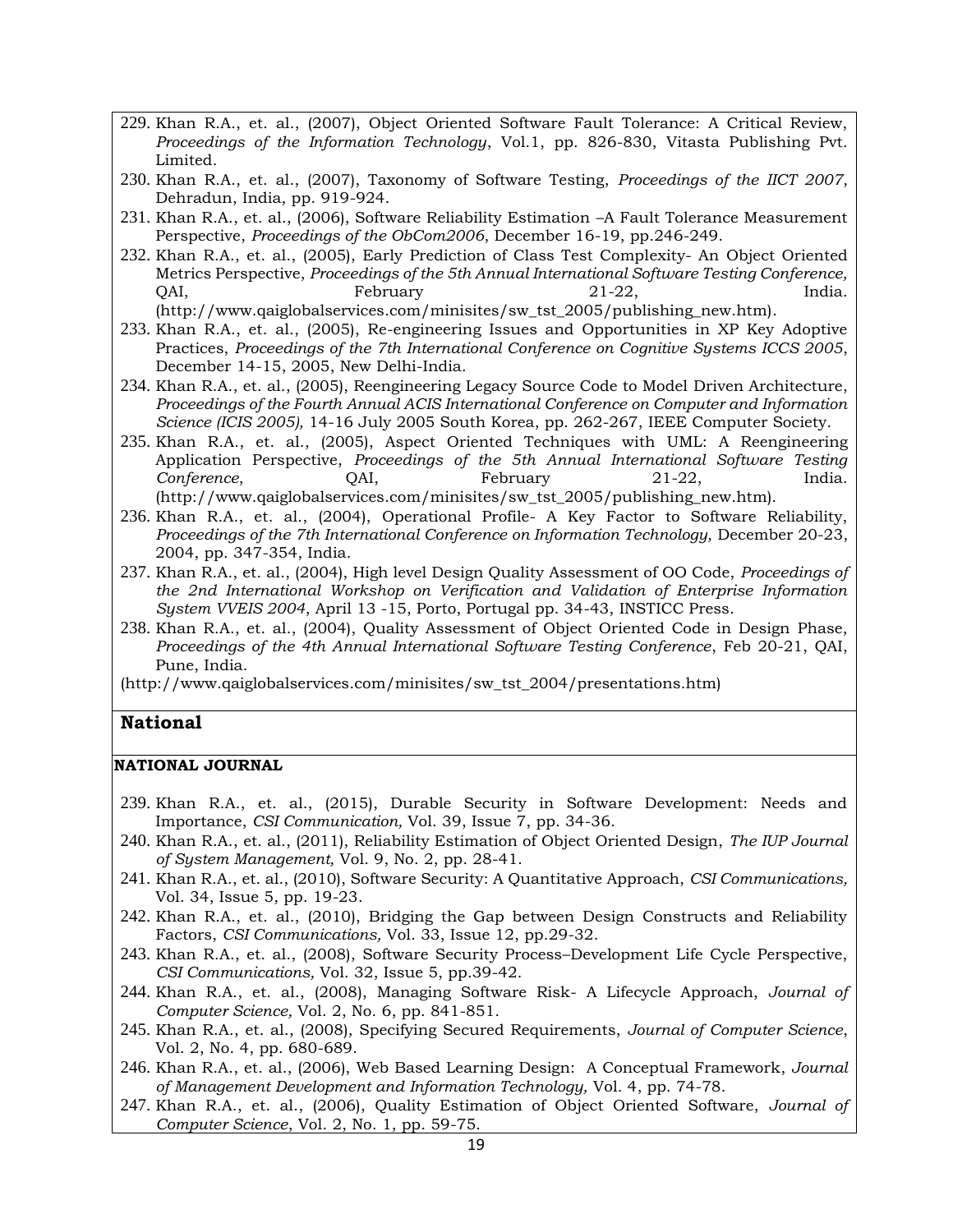- 248. Khan R.A., et. al., (2006), Input Profiling for Reliability Estimation, *Journal of Computer Science*, Vol. 1, No. 4, pp. 348-356.
- 249. Khan R.A., et. al., (2005), Legacy Source Code Migration to .NET Architecture, *Journal of Computer Science*, Vol. 1 No.1, pp. 45-52.

#### **NATIONAL CONFERENCE PROCEEDINGS**

- 250. Khan R.A., et. al., (2017), Gaussian Mixture Model: A Better Modeling Technique for Speaker Recognition, *Proceedings of the National Conference on Digital India-Altering Landscape, Tracking the Journey to Digitally Empowered,* New India, 9th -10th Dec 2017, Organized by CSI Lucknow Chapter, pp. 14-18, 2017. ISBN: 978-93-5291-226-1.
- 251. Khan R.A., et. al., (2017), Speaker Recognition: An Evolution, *Proceeding of the National Conference on Emerging Trends in High Performance Computing 2017*, organized by Feroze Gandhi Institute of Engg. & Tech, 1-2 May 2017.
- 252. Khan R.A., et. al., (2017), Measuring the Importance of Security Attributes, *Fourth Lucknow Science Congress (LUSCON-2017),* pp. 63, Lucknow, India, 2017.
- 253. Khan R.A., et. al., (2016), Security Issues Related with Big Data, *Proceedings of the National Conference on Information Security Challenges (NCISC-2016)*, BBA University, Lucknow, 24th Feb 2016.
- 254. Khan R.A., et. al., (2016), Design of An Emergency Ad-hoc Network for Rainfall Triggered Disaster, *Proceeding of the National Seminar on Emerging Trends & Advancement in Cyber Security* under the aegis of Indian Society of Technical Education (ISTE) Chapter Organized by Department of Computer Application, Integral University, Lucknow, April 2016.
- 255. Khan R.A., et. al., (2016), Big Data Security, *Proceeding of the National Seminar on Emerging Trends & Advancement in Cyber Security* under the aegis of Indian Society of Technical Education (ISTE) Chapter Organized by Department of Computer Application, Integral University, Lucknow, April 2016.
- 256. Khan R.A., et. al., (2016), Specific Challenges in Big Data Security, *Proceeding of the National Seminar on Emerging Trends & Advancements in Cyber Security, April-2016, at Integral* University, Lucknow.
- 257. Khan R.A., et. al., (2016), Software Serviceability: Durability Perspective, *Proceeding of the National Seminar on Emerging Trends & Advancement in Cyber Security* under the aegis of Indian Society of Technical Education (ISTE) Chapter Department of Computer Application, Integral University, Lucknow, April 2016.
- 258. Khan R.A., et. al., (2016), Text Independent Speaker Identification System and Challenges, *Proceeding of the National Seminar on Emerging Trends & Advancements in Cyber Security*, April-2016, at Integral University, Lucknow.
- 259. Khan R.A., et. al., (2015), Hospital Information System and its Upgradation, Data Migration and Security Challenges, *Proceeding of the National Meet for Research Scholars in Computer Science-2015*, organized by DCS- University of Lucknow, Nov. 2015, pp-7.
- 260. Khan R.A., et. al., (2015), Security Measures of Big Data, *Proceeding of the National Meet for Research Scholars in Computer Science-2015,* organized by DCS- University of Lucknow, Nov. 2015, pp-9.
- 261. Khan R.A., et. al., (2015), Design of a Delay Aware Emergency Adhoc Network Powered by Power Generation Mechanism, *Proceeding of the National Meet for Research Scholars in Computer Science-2015,* organized by DCS- University of Lucknow, Nov. 2015, pp-13.
- 262. Khan R.A., et. al., (2015), Software Security Development: Durability Perspective, *Proceeding of the National Meet for Research Scholars in Computer Science-2015*, Organized by Department of Computer Science, University of Lucknow, Lucknow, India.
- 263. Khan R.A., et. al., (2015), Extraction and Representation of Prosodic Features for Automatic Speaker Recognition Technology, *Proceeding of the National Conference on Advanced in Engineering and Technology,* Published by: Mc Graw Hill Education, Dec. 2015, pp.1-7, ISBN-10:93-85965-79-4.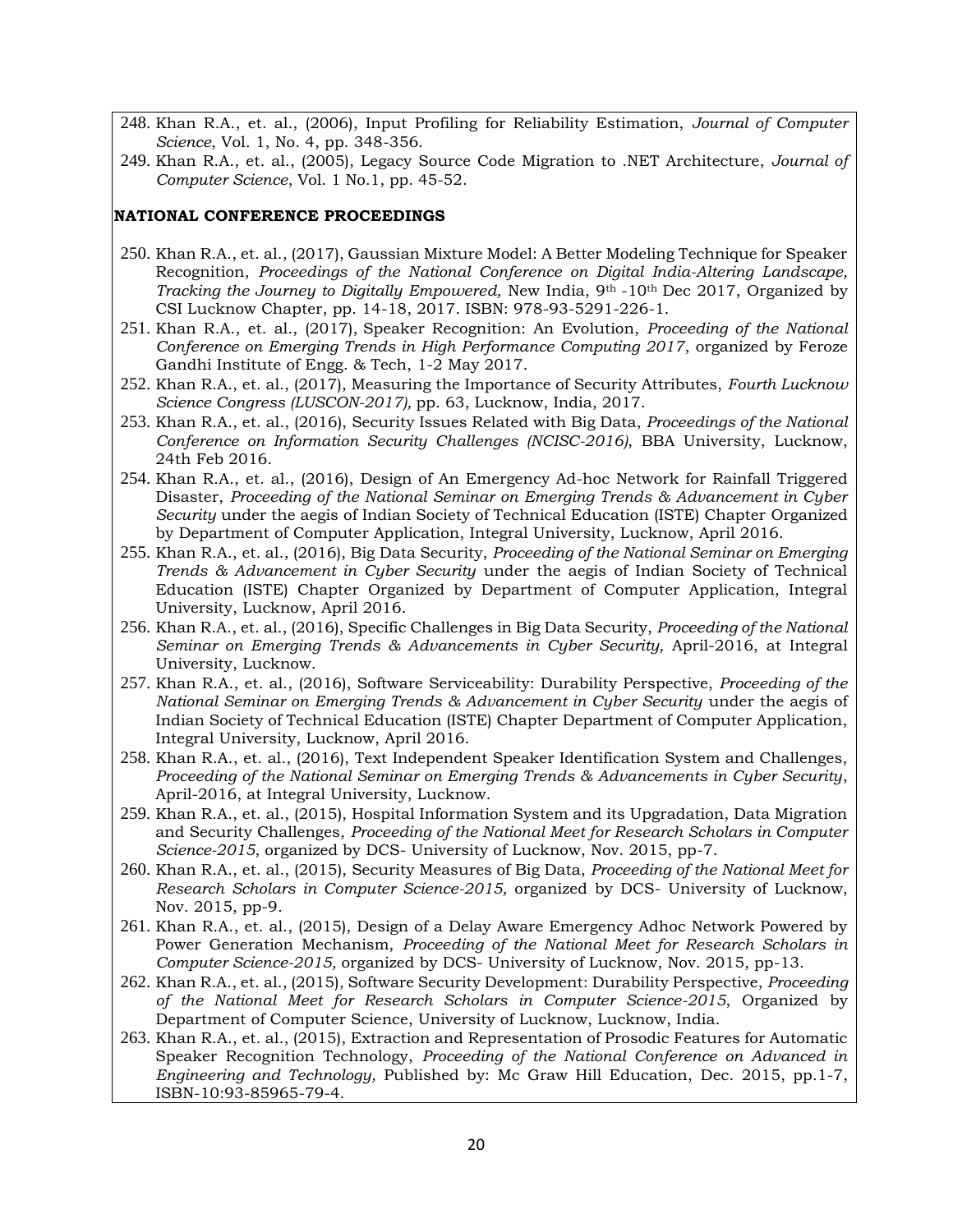- 264. Khan R.A., et. al., (2013), Software Defined Networking, The Advancement of Networking Technology, *Proceeding of the First Lucknow Science Congress,* Lucknow, India, March 20- 21, 2013, pp 52-57.
- 265. Khan R.A., et. al., (2013), Use of Multiprotocol Label Switching with Open Flow Protocol, *Proceeding of the National Conference on Applied Statistics and Its Applications (CASA-2013),* Lucknow, India, March 16-17, 2013, pp 65-72.
- 266. Khan R.A., et. al., (2011), Coupling Complexity Rank Metrics- Object Oriented Design Perspective, *Proceeding of the National Conference on Emerging Trends in Electronics and Communication Engineering*, Department of Electronics and Communication Engineering, Panipat Institute of Engineering and Technology, Panipat, 22-23 April 2011, pp. 363-366.
- 267. Khan R.A., et. al., (2009), Software Reliability Metrics Categorization, *Proceedings of the National Conference Cutting Edge Computer and Electronics Technology (CE)2T*, Pantnagar, Feb 14-16, pp. 144-148.
- 268. Khan R.A., et. al., (2009), Software Design Testability Factors: A New Perspective, *Proceedings of the 3rd National Conference: INDIACom-2009*, Bharti Vidya Peeth Institute of Computer Application and Management, New Delhi, Feb 26-27, pp.323-328.
- 269. Khan R.A., et. al., (2009), Software Reliability, *Proceedings of the Third International Conference: INDIACom-2009,* Bharti Vidya Peeth Institute of Computer Application and Management, New Delhi, Feb 26-27, pp. 313-318.
- 270. Khan R.A., et. al., (2008), Software Security Estimation in Early Stage of Development Life Cycle, *Proceedings of the National Conference on Emerging Trends, NCET*, Department of Computer Science & Engineering, Information Technology and Computer Application, Integral University, Lucknow, March 29-30, 2008, pp. 1-3.
- 271. Khan R.A., et. al., (2005), Testing Object Oriented Software Within The Development Life Cycle, *Proceedings of the National Conference On Recent Advances and Future Trends in IT (RAIFT-2005)* March 2-3, Patiala, India, pp. 188-192.
- 272. Khan R.A., et. al., (2005), Software Testing Techniques-A Critical Review, *Proceedings of the National Conference On Recent Advances and Future Trends in IT (RAFIT-2005)* March 2-3, Patiala, India, pp. 255.
- 273. Khan R.A., et. al., (2005), Effect of Regional Variants on Isolated Word Recognition in India, *Proceedings of the National Conference on Recent Advances and Future Trends in IT (RAFIT-2005)* March 2-3, India.
- 274. Khan R.A., et. al., (2005), Reducing Software Maintenance Cost and Effect: a Metric Perspective, *Proceedings of the National Conference on Recent Advances and Future Trends in IT (RAFIT-2005),* March 2-3, 2005, pp. 198-200 Patiala.
- 275. Khan R.A., et. al., (2004), A Review on SATC Research n Object Oriented Metrics, *Proceedings of the National Conference on Software Engineering Principles and Practices,* March 05-06, Patiala, India, pp. 83-86.

# **Book Chapters**

- 276. Selecting and Assessing the Importance of Malware Analysis Methods for Web-based Biomedical Services through Fuzzy based Decision Making Procedure, Khan R.A., et. al., (2020). *Recent advances in Nature Inspired Optimization Algorithms, Techniques and Biomedical Applications,* De-Gruyter. (Accepted)
	- Indexed in WoS, ESCI, SCOPUS, ISI, EI-Compendex, DBLP
	- Quartile: Q2
- 277. A Two Step Dimensionality Reduction Scheme for Dark Web Text Classification, Khan R.A., et. al., (2020), *Advances in Intelligent Systems and Computing (Originally Published with the Title: Advances in Intelligent and Soft Computing),* Springer.
	- Indexed in SCOPUS, ISI, EI-Compendex, DBLP
	- Quartile: Q3
- 278. Importance of Fog Computing in Healthcare 4.0, Khan R.A., et. al., (2020), *In Fog Computing for Healthcare 4.0 Environments: Technical, Societal, and Future Implications,* Springer*, August 2020.*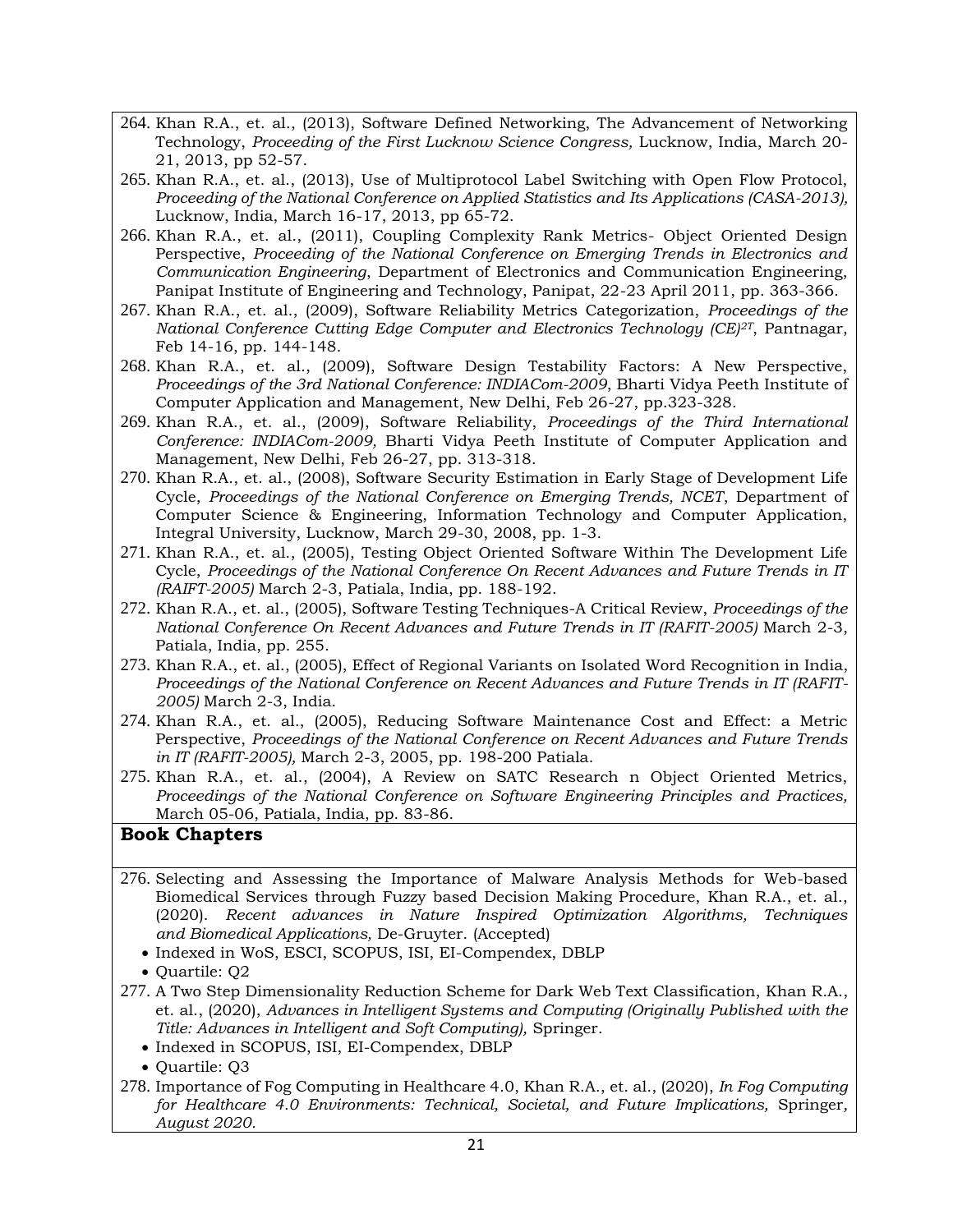• Indexed in SCOPUS, ISI, EI-Compendex, DBLP

- 279. Phishing Prevention Guidelines, Khan R.A., et. al., (2020). *Big Data Analytics and Computing for Digital Forensic Investigations,* pp. 1-11, Taylor & Francis.
- 280. Managing Multimedia Big Data: Security and Privacy Perspective, Khan R.A., et. al., (2020), *Advances in Intelligent Systems and Computing (Originally Published with the Title: Advances in Intelligent and Soft Computing),* Springer.
	- Indexed in SCOPUS, ISI, EI-Compendex, DBLP
	- Quartile: Q3
- 281. Current Challenges of Digital Forensics in Cyber Security, Khan R.A., et. al., (2020), *Critical Concepts, Standards, and Techniques in Cyber Forensics,* IGI Global.
	- Indexed in SCOPUS, ISI, EI-Compendex, DBLP
- 282. Trends in Malware Attacks- Identification and Mitigation Strategies, Khan R.A., et. al., (2020), *Critical Concepts, Standards, and Techniques in Cyber Forensics,* IGI Global.
	- Indexed in SCOPUS, ISI, EI-Compendex, DBLP
- 283. A Novel Anti-phishing Effectiveness Evaluator Model, Khan R.A., et. al., (2018), *Smart Innovation, Systems and Technologies,* Volume 84, pp. 610-618, Springer.
	- Indexed in SCOPUS, ISI, EI-Compendex, DBLP
	- Quartile: Q3
- 284. A Step towards Internet Anonymity Minimization: Cyber-crime Investigation Process Perspective, Khan R.A., et. al., (2018), *Advances in Intelligent Systems and Computing,* Vol. 701, pp. 257-265, Springer.
	- Indexed in SCOPUS, ISI, EI-Compendex, DBLP
	- Quartile: Q3
- 285. Smartphone with Solar Charging Mechanism to Issue Alert during Rainfall Disaster, Khan R.A., et. al., (2018), *Communications in Computer and Information Science,* Springer Series, Volume 799, pp. 442-449, Springer.
	- Indexed in SCOPUS, ISI, EI-Compendex, DBLP
	- Quartile: Q4
- 286. A Phase-wise Review of Software Security Metrics, Khan R.A., et. al., (2017), *Lecture Notes on Data Engineering and Communications Technologies*, Volume 4, pp. 15-25, Springer.
- 287. A Step towards Geographical Location Verification: Cyber Investigation Process Perspective, Khan R.A., et. al., (2017), *Advances in Intelligent Systems and Computing,* Vol. 701*,* Volume 17, Springer.
	- Indexed in SCOPUS, ISI, EI-Compendex, DBLP
	- Quartile: Q3
- 288. Secure Serviceability of Software: Durability Perspective, Khan R.A., et. al., (2017), *Communications in Computer and Information Science,* Volume 628, pp. 104-110, Springer.
	- Indexed in SCOPUS, ISI, EI-Compendex, DBLP
	- Quartile: Q3
- 289. Security Integration in Big Data Life Cycle, Khan R.A., et. al., (2017), *Communications in Computer and Information Science,* Volume 721, pp. 192-200, Springer.
	- Indexed in SCOPUS, ISI, EI-Compendex, DBLP
	- Quartile: Q3
- 290. Fuzzy Analytic Hierarchy Process for Software Durability: Security Risks Perspective, Khan R.A., et. al., (2016), *Advances in Intelligent Systems and Computing,* Volume 508, pp. 469- 478, Springer.
	- Indexed in SCOPUS, ISI, EI-Compendex, DBLP
	- Quartile: Q3
- 291. The State of the Art in Software Reliability Prediction: Software Metrics and Fuzzy Logic Perspective, Khan R.A., et. al., (2016), *Advances in Intelligent Systems and Computing,* Volume-328, pp. 619-627, Springer.
	- Indexed in SCOPUS, ISI, EI-Compendex, DBLP

<sup>•</sup> Quartile: Q3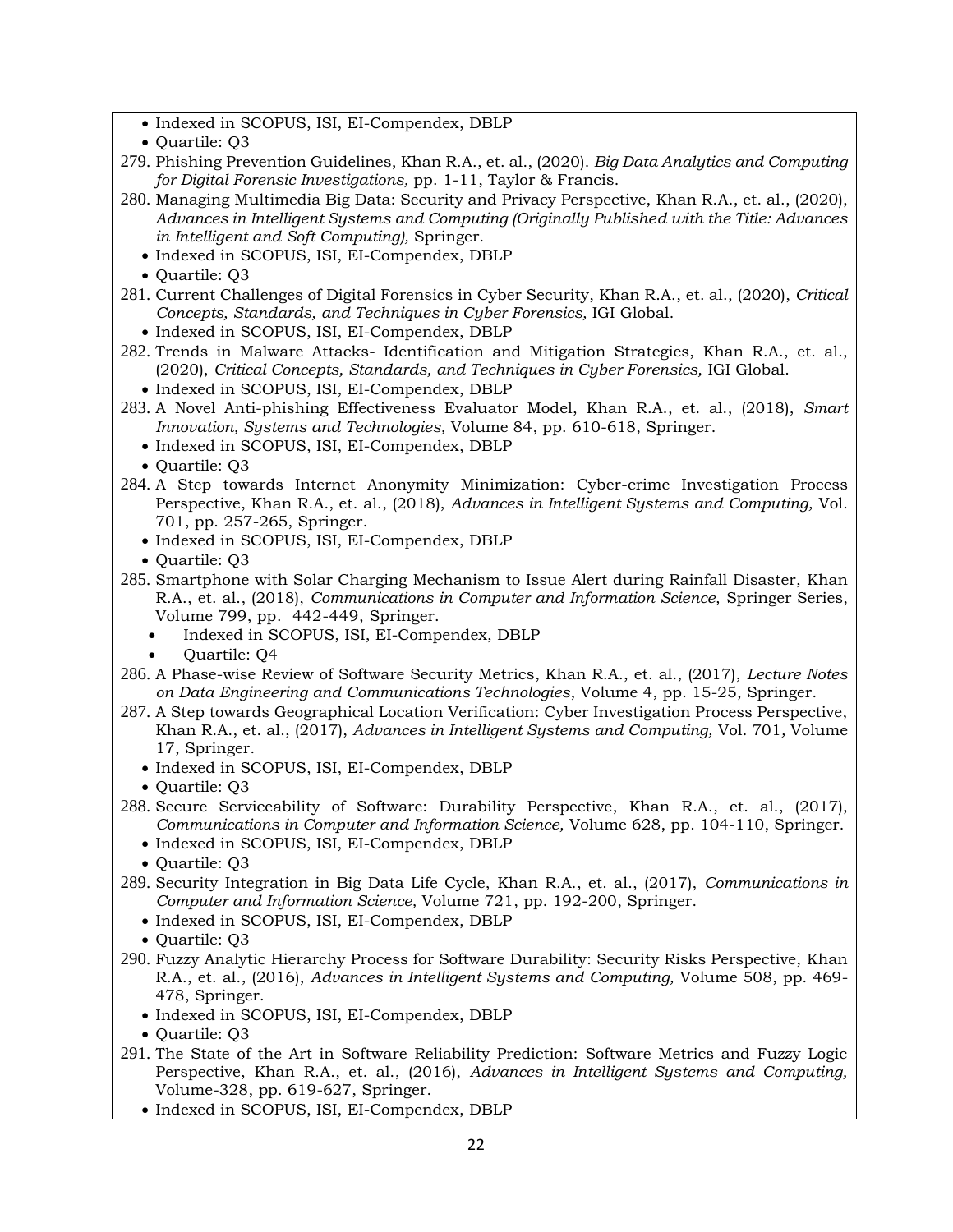• Quartile: Q3

- 292. Applicability of Software Defined Networking in Campus Network, Khan R.A., et. al., (2015), *Advances in Intelligent Systems and Computing,* Volume-433, pp. 629-637, Springer.
	- Indexed in SCOPUS, ISI, EI-Compendex, DBLP

- 293. Bridging the Gap between Security Factors and OO Design Constructs, Khan R.A., et. al., (2015), *Artificial Intelligence and Network Security, Bilingual International Conference on Information Technology: Yesterday, Today, and Tomorrow*, 19-21 February 2015, pp. 244- 247, DESIDOC.
- 294. Digital Signal Processing for Speech Signals, Khan R.A., et. al., (2015), *Artificial Intelligence and Network Security, Bilingual International Conference on Information Technology: Yesterday, Toady, and Tomorrow*, 19-21 February 2015, pp. 134-138, DESIDOC.
- 295. Empirical Approach of RRSF: Requirement Defect Analysis Perspective, Khan R.A., et. al., (2014), *Computer Science and Engineering*, Volume 4, Issue 1, Narosa Publications.
- 296. Addressing Analyzability in terms of Object Oriented Design Complexity, Khan R.A., et. al., (2014), *Advances in Intelligent Systems and Computing*, Volume 249, 2014, pp. 371-378, Springer.
	- Indexed in SCOPUS, ISI, EI-Compendex, DBLP
	- Quartile: Q3
- 297. Extension Framework to Interpret Human Behavior, Khan R.A., et. al., (2014), *Extenics and Innovation Methods,* Cai et al. (eds.), Taylor & Francis Group, London, pp. 95-100, CRC Press.
- 298. The Bioelectromagnetics: Present Explorations, Khan R.A., et. al., (2014), *Recent Trends in Life Sciences, Edited by: M.H. Fulekar & R.K. Kale*, Published by IK International Publishing House Pvt. Ltd, New Delhi, India. Chapter 10, pp. 149-172. 2014. (ISBN: 9789382332251).
- 299. Software Security Testing Process: Phased Approach, Khan R.A., et. al., (2013), *Communications in Computer and Information Science,* Volume 276, 2013, pp. 211-217, Springer.
	- Indexed in SCOPUS, ISI, EI-Compendex, DBLP
	- Quartile: Q3
- 300. Reliable Requirement Specification: Defect Analysis Perspective, Khan R.A., et. al., (2012), *Lecture Notes in Computer Science,* Vol. 270, pp. 740-751, Springer.
	- Indexed in SCOPUS, ISI, EI-Compendex, DBLP
	- Quartile: Q2
- 301. Assortment of Information from Mobile Phone Subscribers using Chronological Model [IGCM]: Application and Management Perspective, *Advances in Intelligent and Soft Computing*, Edited by D.C. Wyld et al., Volume 167, pp. 91-102, Springer.
	- Indexed in SCOPUS, ISI, EI-Compendex, DBLP
	- Quartile: Q3
- 302. Implementing Availability State Transition Model to Quantify Risk Factor, Khan R.A., et. al., (2012), *Advances in Intelligent and Soft Computing,* Volume 167, pp. 937-952, Springer.
	- Indexed in SCOPUS, ISI, EI-Compendex, DBLP
	- Quartile: Q3
- 303. Reliability Quantification of Object Oriented Design: Complexity Perspective, Khan R.A., et. al., (2012), *Advances in Intelligent and Soft Computing,* Volume 166, 577-585, Springer.
	- Indexed in SCOPUS, ISI, EI-Compendex, DBLP
	- Quartile: Q3
- 304. Testability Estimation Model (TEMOOD), Khan R.A., et. al., (2012), *Lecture Notes of the Institute for Computer Sciences, Social-Informatics and Telecommunications Engineering*, Vol. 85, Volume 85, Part 3, pp. 178-187, Springer.
	- Indexed in SCOPUS, ISI, EI-Compendex, DBLP
	- Quartile: Q4

<sup>•</sup> Quartile: Q3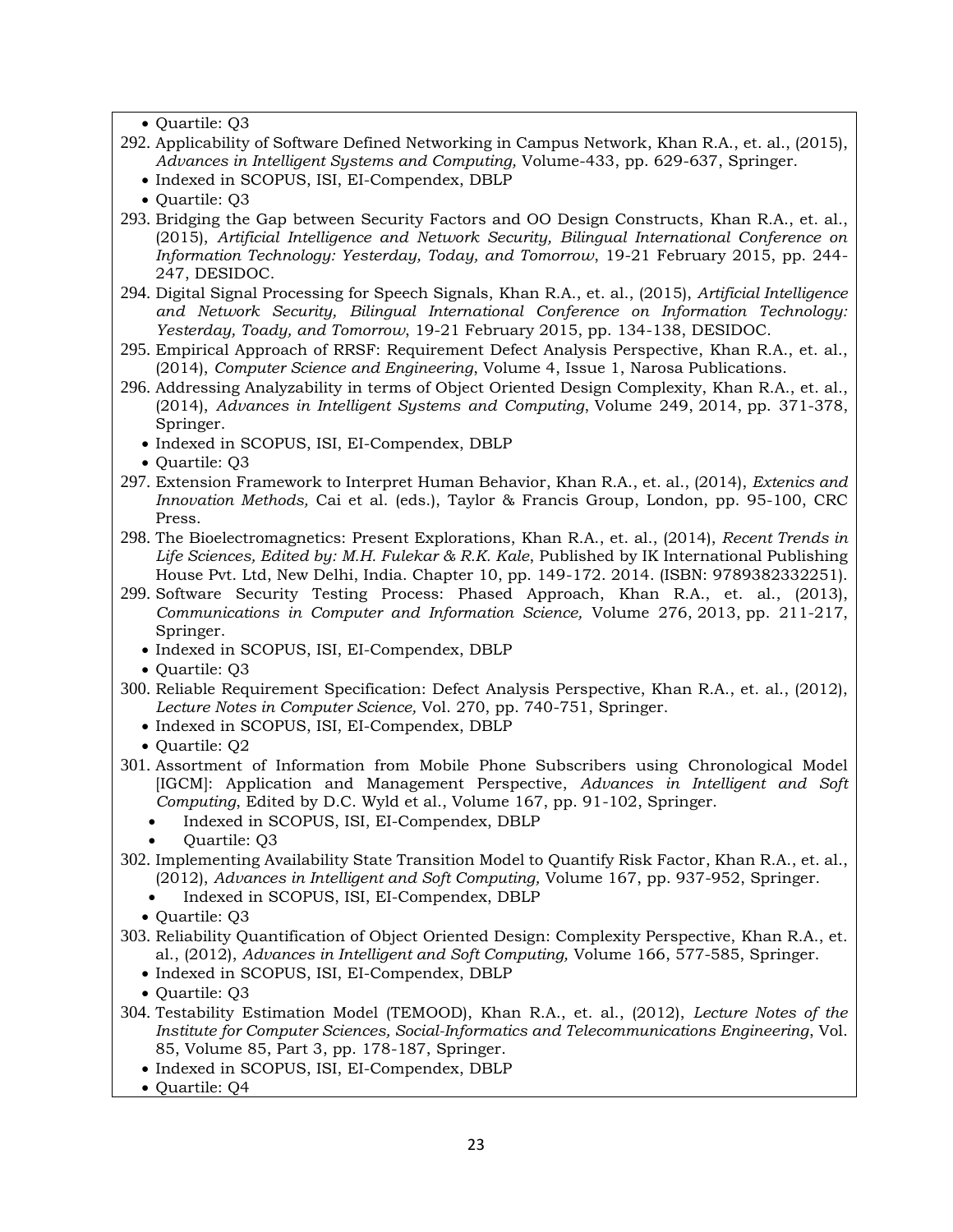| 305. Cellular Communication: A Health Concern on Ringing Delusion, Khan R.A., et. al., (2011),<br>New Frontiers in Molecular Mechanism in Neurological and Psychiatric Disorders, Volume 1,<br>Edited by Babusikova Eva, Dobrota Dusan, Lehotsky Jan, Publication Cooperation, pp. 219-<br>234. (ISBN: 978-80-88866-99-2).                                 |
|------------------------------------------------------------------------------------------------------------------------------------------------------------------------------------------------------------------------------------------------------------------------------------------------------------------------------------------------------------|
| 306. Assessing and Improving Encapsulation for Minimizing Vulnerability of an Object Oriented<br>Design, Khan R.A., et. al., (2011), Lecture Notes of the Institute for Computer Sciences, Social-<br>Informatics and Telecommunications Engineering, Volume 250, pp. 531-533, Springer.<br>• Indexed in SCOPUS, ISI, EI-Compendex, DBLP<br>• Quartile: Q4 |
| 307. A Vulnerability Metric for the Design Phase of Object Oriented Software, Khan R.A., et. al.,<br>(2010), Communications in Computer and Information Science, Volume 94, pp. 328–339,<br>Springer.<br>• Indexed in SCOPUS, ISI, EI-Compendex, DBLP<br>• Quartile: Q3                                                                                    |
| 308. Software Security Factors in Design Phase, Khan R.A., et. al., (2009), Communications in<br>Computer and Information Science, Volume 94, pp. 339-345, Springer.<br>• Indexed in SCOPUS, ISI, EI-Compendex, DBLP<br>• Quartile: Q3                                                                                                                     |
| <b>Authored Books</b>                                                                                                                                                                                                                                                                                                                                      |
| Software Engineering: A Practitioners Approach, Khan R A, Agrawal A, Narosa<br>ISBN:<br>Publication,<br>978-81-8487-381-8,<br>http://www.narosa.com/computer_science.asp (Also published by its Int.<br>Oxford<br>UK:<br>Science,<br>Associate,<br>Alpha<br>http://www.alphasci.com/books_display.asp?title=1-84265-909-0)                                 |
| Software Quality: Concepts and Practices, Khan R A, Mustafa K and Ahson S I,<br>Publication,<br>978-81-7319-722-2,<br>ISBN:<br>Narosa<br>http://www.narosa.com/computer_science.asp (Also published<br>by its<br>Int.<br>UK:<br>Oxford<br>Alpha<br>Science,<br>Associate,<br>http://www.alphasci.com/books_display.asp?title=1-84265-305-9)                |
| <b>Software Testing: Concepts and Practices</b> , Mustafa K & Khan R A, Narosa<br>Publication, ISBN: 1-84265-367-9, http://www.narosa.com/computer_science.asp<br>Oxford<br>UK:<br>published by its Int. Associate, Alpha Science,<br>(Also<br>http://www.alphasci.com/books_display.asp?title=1-84265-367-9)                                              |
| <i>Also translated into</i> <b>Chinese Language</b> by Science publication, sciencep.com.                                                                                                                                                                                                                                                                  |
| <b>Edited Books</b>                                                                                                                                                                                                                                                                                                                                        |
| Limitations and Future Applications of Quantum Cryptography. Kumar, N.,<br>Agrawal, A., Chaurasia, B. K., & Khan, R. A. (2021). IGI<br>Global.                                                                                                                                                                                                             |

http://doi:10.4018/978-1-7998-6677-0

# **Patents**

| Status                  | Inventors           | Title and Award/Application no.                                                                                  |  |
|-------------------------|---------------------|------------------------------------------------------------------------------------------------------------------|--|
| <b>National Patents</b> |                     |                                                                                                                  |  |
| Published               | Khan R.A., et. al., | Managing Software Security Risk: Design Perspective<br>(Patent Number: $1781/DEL/2015$ ) FER on Jan 12,<br>2021. |  |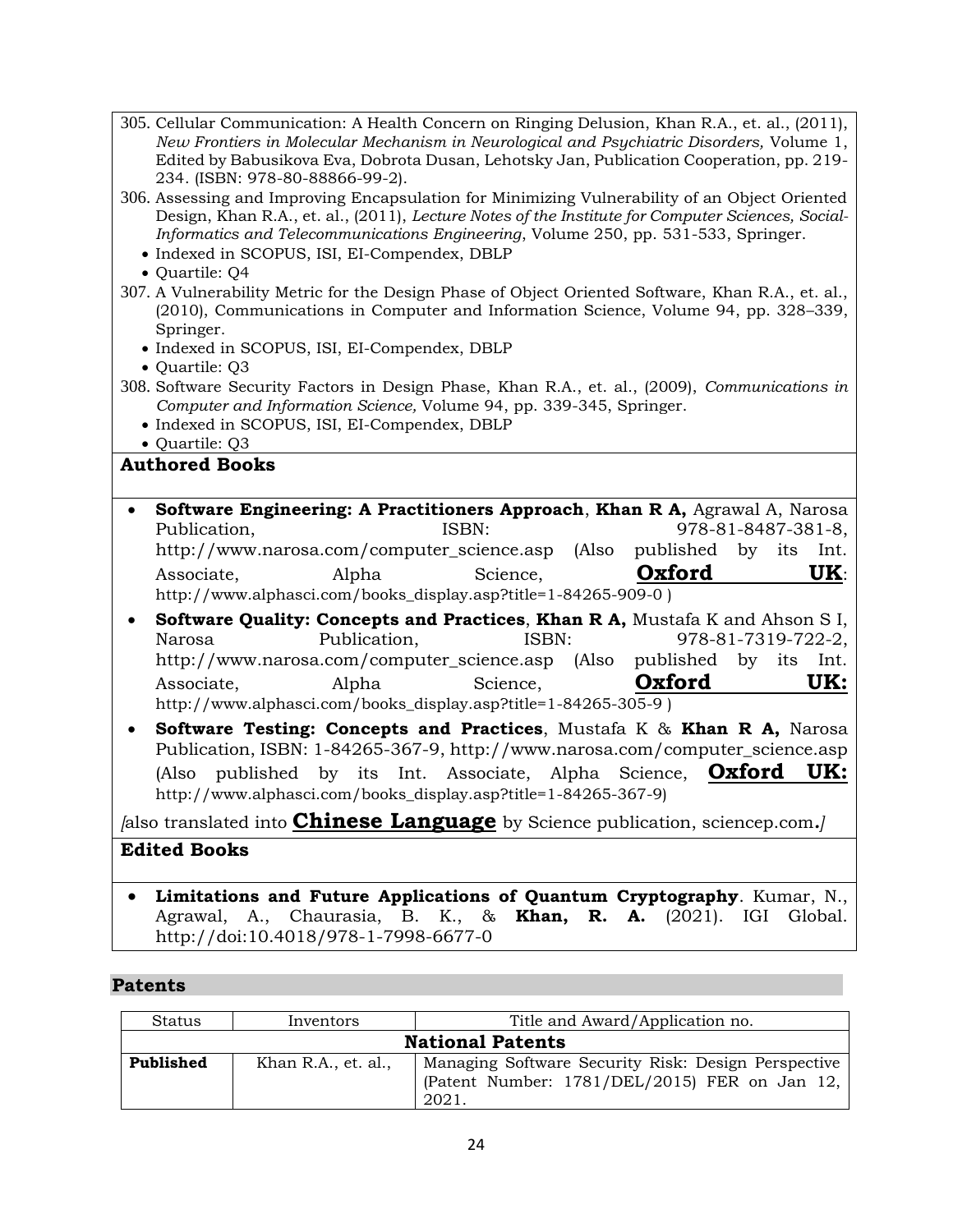| Published    | Khan R.A., et. al., | A Framework for Automatic Speaker Recognition Using<br>MFCC & Prosodic Feature Extraction (Patent Number:<br>1706/DEL/2015)                          |
|--------------|---------------------|------------------------------------------------------------------------------------------------------------------------------------------------------|
| Published    | Khan R.A., et. al., | An Agile based Approach to Validate Security Metric<br>Suite (Patent Number: 1756/DEL/2015)                                                          |
| Published    | Khan R.A., et. al., | A Framework to Software Security Usability Trade-off<br>(Patent Number: 1782/DEL/2015)                                                               |
| Published    | Khan R.A., et. al., | Design of an IoT based Alert Network for Rainfall<br>Disaster Management (Patent Number: 201711028829)                                               |
| Published    | Khan R.A., et. al., | Security Durability Assessment Framework (Patent<br>Number: 201711032601)                                                                            |
| Published    | Khan R.A., et. al., | Flood Avoidance Mechanism for Smart Cities using<br>Plain Modeling and Cellular Pipelining (Patent Number:<br>201911010562)                          |
| Published    | Khan R.A., et. al., | A Quality Evaluation Model for Anti-Phishing Tool<br>(Patent Number: 201911019604)                                                                   |
|              |                     | <b>International Patents</b>                                                                                                                         |
| Filed        | Khan R.A., et. al., | Bigdata Analysis for Smart Hospital Management<br>System Using Blockchain (Australian Patent Number:<br>2021100554)                                  |
| <b>Filed</b> | Khan R.A., et. al., | A Security Management System for Digital Healthcare<br>Information Management Field and Its Method Thereof<br>(Australian Patent Number: 2021100559) |

### **Research Supervision**

|                      | Completed     | Ongoing      |
|----------------------|---------------|--------------|
| PG/M.Phil            | More than 250 | More than 15 |
| Ph.D                 |               | 26           |
| <b>Post-Doctoral</b> |               | ЭO           |

# **Honors, Recognition and Awards**

➢ National Scholarship.

#### **Membership of Professional Bodies**

- ➢ Editorial Board of Journal of Information Technology Journal, Journal of Applied Sciences, Journal of Software Engineering, Research Journal of Information Technology, International Journal of Computing Science & Communication Technologies
- ➢ Lifetime Member of CSI Journal
- ➢ Professional Member of Journal of ACM
- ➢ Member of Developer IQ, Software Technology Magazine
- ➢ Reviewer of the Book Manuscript, Narosa Publication
- ➢ Member of Board of Management, BB Ambedkar University(A Central University), Lucknow UP-India(expired)
- ➢ Member of Planning Board, BB Ambedkar University(A Central University), Lucknow UP-India(expired)
- ➢ Member of Academic Council, BB Ambedkar University(A Central University), Lucknow UP-India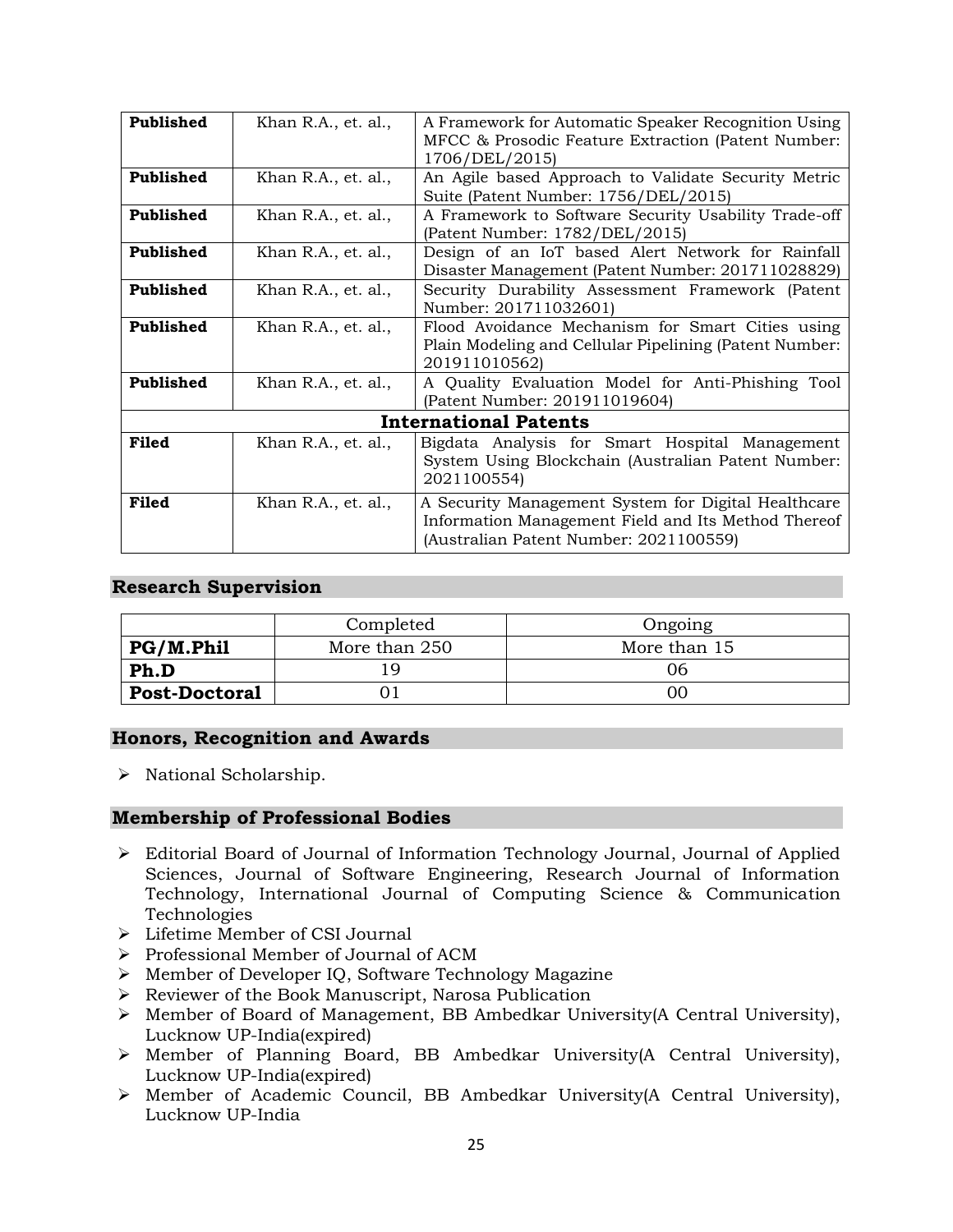- ➢ Member of School Board Committee, School for Information Science & Technology, BB Ambedkar University(A Central University), Lucknow UP-India
- ➢ Member of Board of Studies, National PG College, Lucknow
- ➢ Chairman, Board of Post Graduate Studies, Dept. of Information Technology, BB Ambedkar University(A Central University), Lucknow UP-India
- ➢ Chairman, Departmental Research Committee, Dept. of Information Technology, BB Ambedkar University(A Central University), Lucknow UP-India
- ➢ Member of Computer Specification Technical Committee, BB Ambedkar University(A Central University), Lucknow UP-India

# **Seminar/Conference/Symposia /Workshops Organised**

| Director                 |                      | National Symposium on Environment and Society<br>on November 20, 2019.                                                                                                                         |
|--------------------------|----------------------|------------------------------------------------------------------------------------------------------------------------------------------------------------------------------------------------|
| Director                 |                      | Two Weeks Faculty Development Program on<br>Ensuring Excellence in in Teaching/Learning/<br>Research in Higher Educational Institutions using<br>ICT ID) from December 22, 2018 to January 06, |
| Director                 |                      | 2019.<br>Two weeks Training course on Cyber Security from                                                                                                                                      |
| Convener                 |                      | February 1, 2018 to February 15, 2018.<br>Three Weeks Research Methodology Course (RMC-<br>2017) during 5 <sup>th</sup> January to 28 <sup>th</sup> January<br>2017.                           |
| Director                 | $\ddot{\phantom{0}}$ | Two Days Workshop on Choice Based Credit<br>System and Outcome Based Teaching and                                                                                                              |
| Director                 |                      | Learning, during 30th-31st Marsh 2016.<br>National Conference on Information Security<br>Challenges (NCISC-2016) on 24 <sup>th</sup> February 2016.                                            |
| Director                 | $\ddot{\cdot}$       | One week Workshop on Ethical Hacking &<br>Information Security and Digital India Week<br>Celebration during 6 <sup>th</sup> -12 <sup>th</sup> August 2015.                                     |
| Convener                 | $\ddot{\cdot}$       | International Conference on Emerging Trends in<br>Information Technology during 23-24th March<br>2015                                                                                          |
| Director                 |                      | Two Days Workshop on Rapid Application<br>Development Using Oracle IDS during 30-31<br>October, 2014                                                                                           |
| Director                 |                      | One Week Workshop on Research Methods in<br>Information Technology during 22-28 September,<br>2014                                                                                             |
| Convener                 |                      | National Conference on Information Security, On<br>28th March 2014.                                                                                                                            |
| <b>Countries Visited</b> |                      |                                                                                                                                                                                                |

\*

# **Invited Lectures/Talks/Chair/Co-Chair in Seminar/Conference/Symposia /Workshops**

\*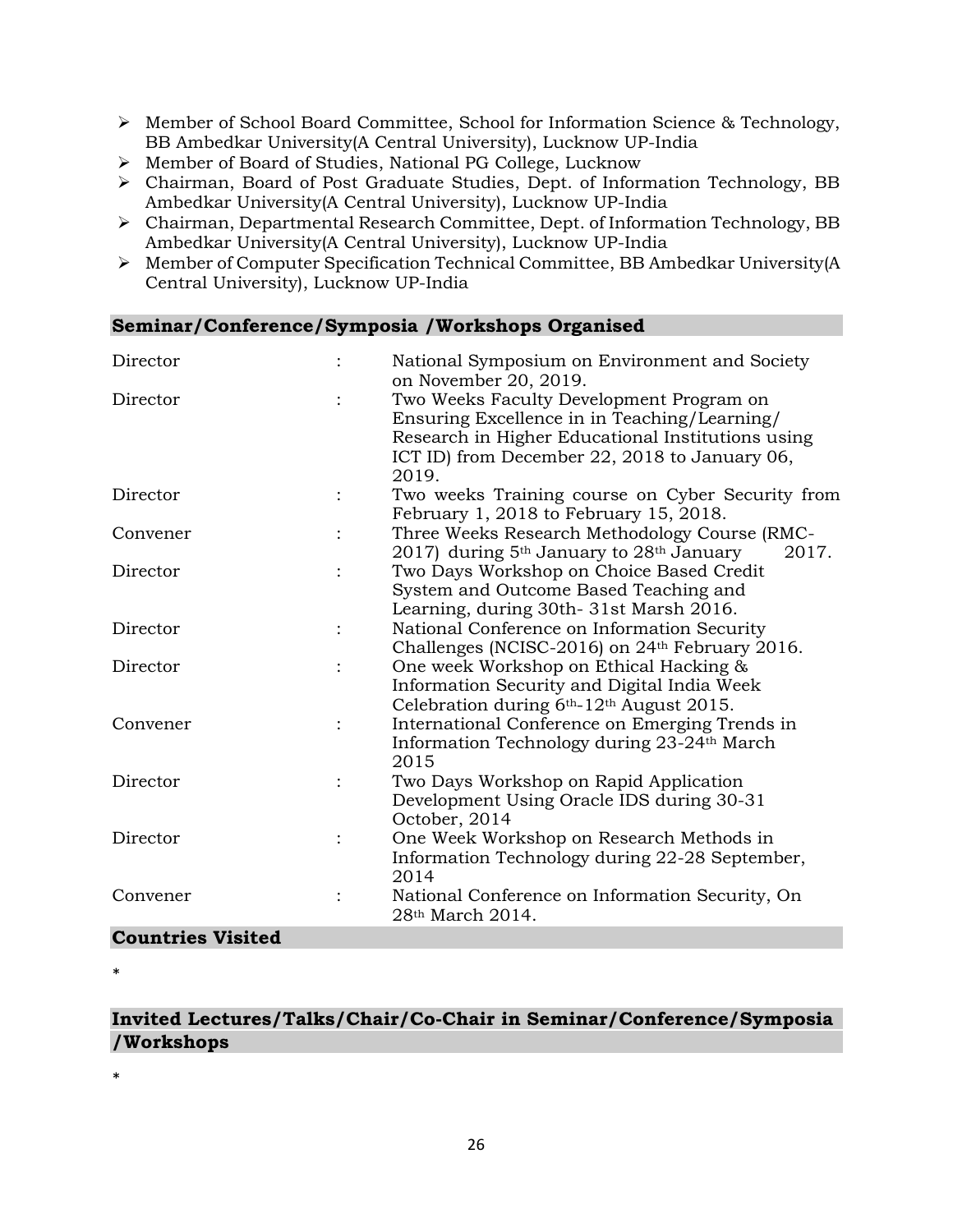# **Additional Information (If Any)**

### **ADMINISTRATIVE DUTIES/ASSIGNMENTS**

- ➢ Dean, School for Information Science and Technology, Babasaheb Bhimrao Ambedkar University, Lucknow
- ➢ Director, University Institute of Engineering and Technology, BBAU Lucknow
- ➢ Head (Founder), Department of Information Technology, Babasaheb Bhimrao Ambedkar University (A Central University), Lucknow, UP –December 2006 to continue.
- ➢ Director, Computer Center, Babasaheb Bhimrao Ambedkar University, Lucknow.
- ➢ Director, Start-UP Center, Babasaheb Bhimrao Ambedkar University, Lucknow.
- ➢ Nodal Officer, BBAU-ERP
- ➢ Nodal Officer, BBAU-MHRD Wi-Fi Project, Govt of India
- ➢ Nodal Officer, BBAU-AISHE, Govt of India
- ➢ Nodal Officer, BBAU-Central University Portal, Govt of India
- ➢ Nodal Officer, BBAU-NIRF, Govt of India
- ➢ Nodal Officer, BBAU-PFMS, Govt of India
- ➢ Nodal Officer, BBAU-Skill Development Programme, Govt of India
- ➢ Co-Ordinator, Online Entrance Test (2016-17) Babasaheb Bhimrao Ambedkar University, Lucknow.
- ➢ Co-Ordinator, Online Entrance Test (2017-18) Babasaheb Bhimrao Ambedkar University, Lucknow.
- ➢ Co-Ordinator, Online Entrance Test (2018-19) Babasaheb Bhimrao Ambedkar University, Lucknow.
- ➢ Co-Ordinator, Onine and Offline Entrance Test (2019-20), Babasaheb Bhimrao Ambedkar University, Lucknow.
- ➢ Assistant Dean Student Welfare (A-DSW), Babasaheb Bhimrao Ambedkar University (A Central University), Lucknow, UP during 2013-2015.
- ➢ Deputy Centre Superintendent, University Entrance Test, Babasaheb Bhimrao Ambedkar University (A Central University), Lucknow, UP during Academic Session of year 2012-13.
- ➢ Deputy Centre Superintendent, University Entrance Test, Babasaheb Bhimrao Ambedkar University (A Central University), Lucknow, UP during Academic Session of year 2011-12.
- ➢ Centre Superintendent, Semester Examinations, Babasaheb Bhimrao Ambedkar University (A Central University), Lucknow, UP during Academic Session of year 2007-08.
- ➢ Incharge Departmental library, Department of Computer Science, Jamia Millia Islamia, New Delhi.
- ➢ Coordinator Extension Lectures, Department of Computer Science, Jamia Millia Islamia, New Delhi.
- ➢ Coordinator Embedded Systems Lab, Department of Computer Science, Jamia Millia Islamia, New Delhi.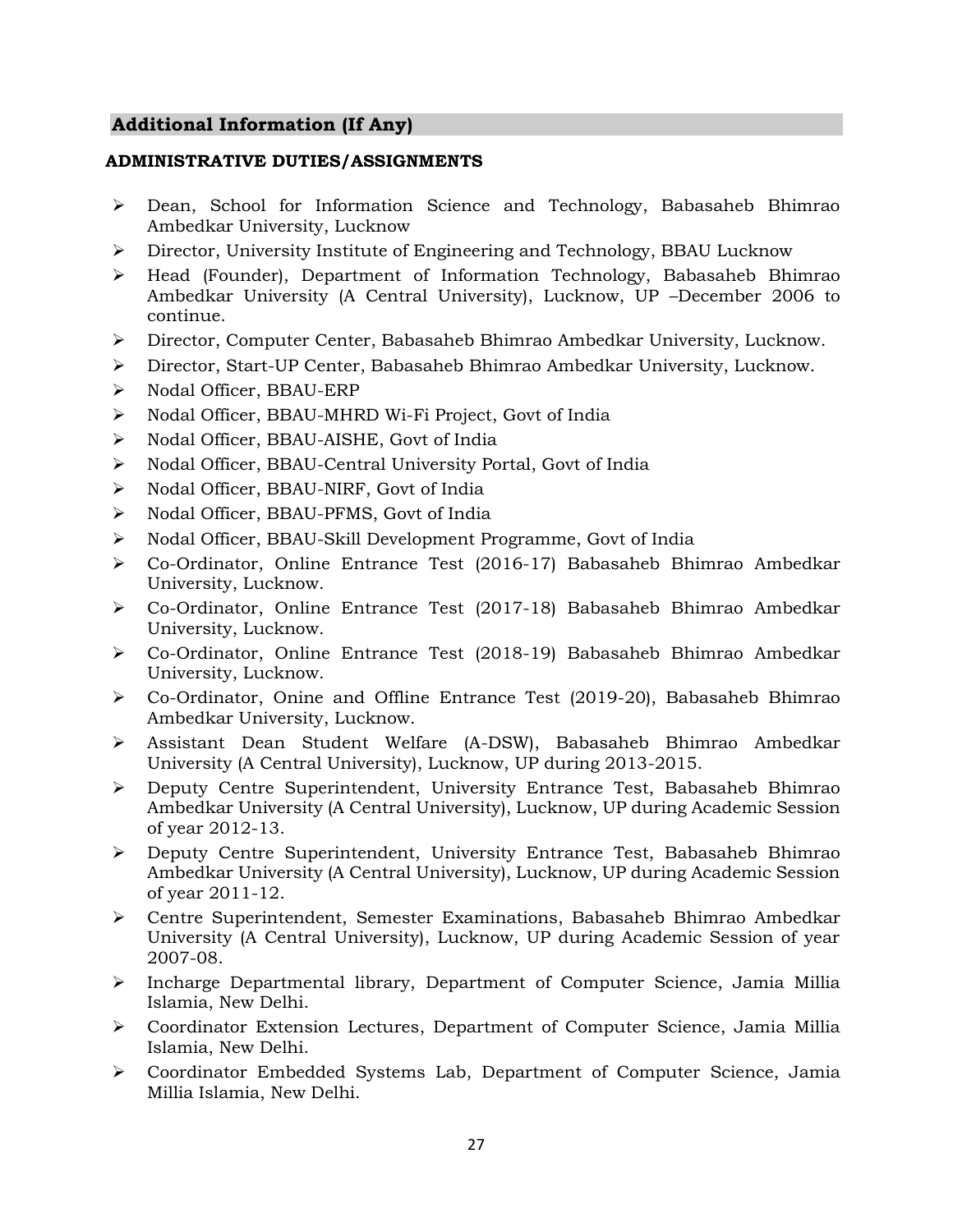➢ Coordinator Computing Lab, Department of Computer Science, Jamia Millia Islamia, New Delhi.

# **CURRICULUM DESIGN/ PROPOSALS**

- ➢ Designed 2 Years M. Sc. (Cyber Security) Course for the Department of Information Technology, Babasaheb Bhimrao Ambedkar University (A Central University) Lucknow.
- ➢ Designed 2 Years M. Sc. (Information Security) Course for the Department of Information Technology, Babasaheb Bhimrao Ambedkar University (A Central University) Lucknow.
- ➢ Designed 2 Years M. Tech. (Software Engineering) Course for the Department of Information Technology, Babasaheb Bhimrao Ambedkar University (A Central University) Lucknow.
- ➢ Designed MOOCs Proposal for Babasaheb Bhimrao Ambedkar University (A Central University) Lucknow.
- ➢ Designed Rashtriye Avishkar Abhiyan Proposal for Babasaheb Bhimrao Ambedkar University (A Central University) Lucknow.
- ➢ Designed International Summer and Winter Term (ISWT) Proposal for Babasaheb Bhimrao Ambedkar University (A Central University) Lucknow.
- ➢ Designed Proposals for Centres of Excellence for Science and Mathematics Education (CESME) for Babasaheb Bhimrao Ambedkar University (A Central University) Lucknow.
- ➢ Designed 2 Years M. Sc. (IT) Course for the Department of Information Technology, Babasaheb Bhimrao Ambedkar University (A Central University) Lucknow, 2007-8.
- $\triangleright$  XI-Plan Document for the Department of Information Technology, BB Ambedkar University (A Central Govt. University), Lucknow UP-India, 2007-8.
- ➢ Designed a course curriculum for 5 Years Integrated M. Sc. (Computer Science & Mathematics) in Jamia Millia Islamia, 2006-2007.
- ➢ Designed XIth Plan proposal for the Department of Computer Science, Jamia Millia Islamia (A Central University) New Delhi-India, 2006-2007.

# **MY BOOKS RECOMMENDED AS A TEXTBOOKS(S)/READINGS**

### **My Book: Software Quality: Concepts and Practice, Alpha Science, Oxford UK, 2006.**

# **Included as a Text Book at the following Universities/Institutions:**

- **1.** American University, College of Arts and Sciences, Department of Computer Science, Semester: Fall 2011, Course Number: CSC493.001, Title: Computer Science Capstone Project, Instructor: Dr. Mehdi Owrang, Office Location: SCAN (Sports Center Annex) Room 162, e-mail Address(es): OWRANG at AMERICAN.EDU.
- **2.** Himachal Pradesh University, Master of Technology in Computer Science, Course Name: M. Tech. (Computer Science), Effective from 2010, Paper Code and Title: MT-205 Software Quality and Testing.
- **3.** University of Sargodha, Department of Computer Science & Information Technology, Course Name: M.Sc. in Information Technology Program, Paper Code and Title: SE 493 - Software Quality Assurance